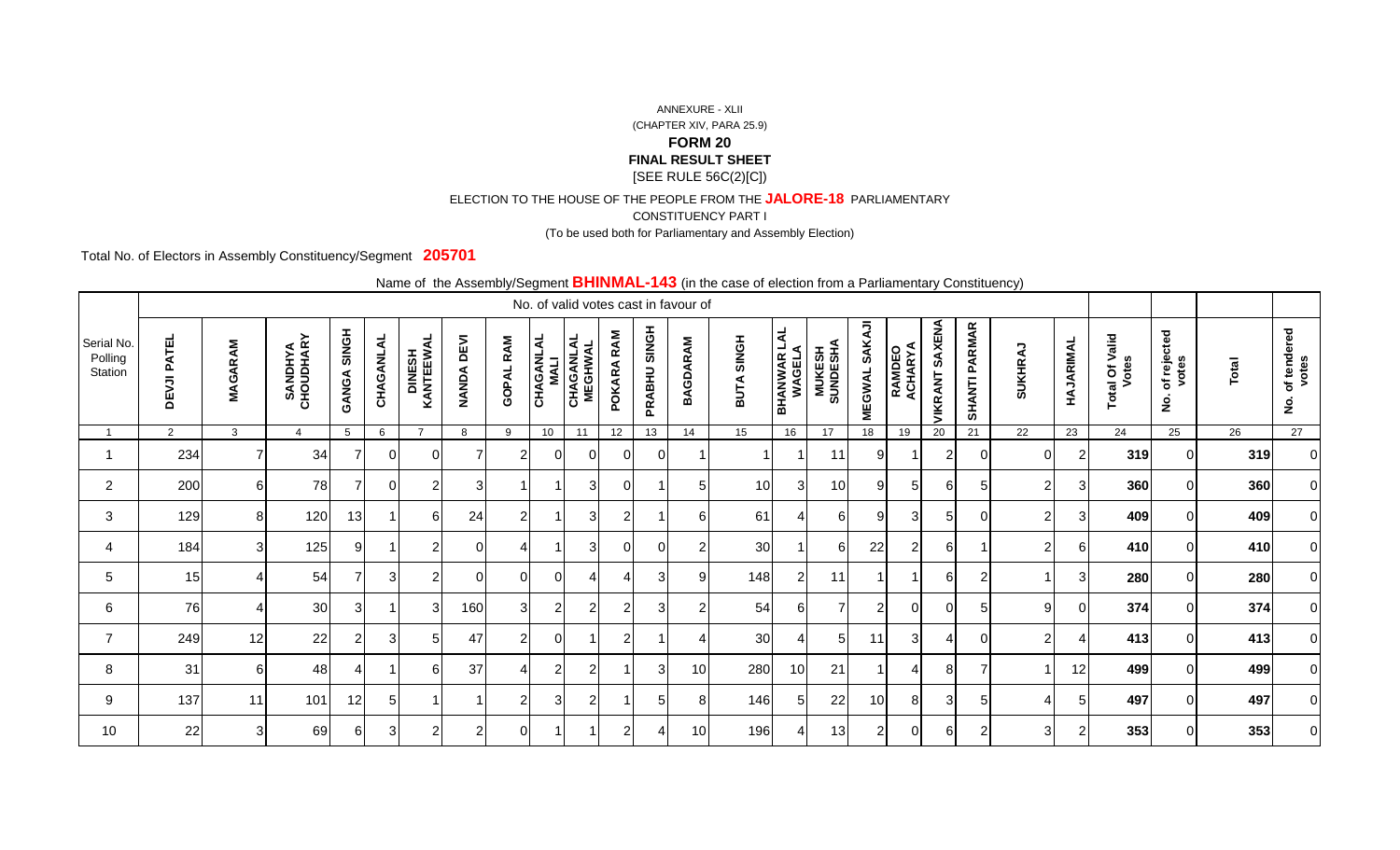| 11 | 154 | 6              | 33             | $\mathbf{2}$   | 3 <sup>1</sup> | $\boldsymbol{9}$ | 86 | $6 \mid$       | 3 <sub>l</sub> | -1             | $\overline{2}$        | 3              | 5                | 24              | 4              | 8 <sup>1</sup> | 4              | $\overline{0}$ | $\overline{0}$          | 0                | $\overline{0}$ | $\overline{2}$ | 355 | 01       | 355 | $\Omega$    |
|----|-----|----------------|----------------|----------------|----------------|------------------|----|----------------|----------------|----------------|-----------------------|----------------|------------------|-----------------|----------------|----------------|----------------|----------------|-------------------------|------------------|----------------|----------------|-----|----------|-----|-------------|
| 12 | 119 | 71             | 53             |                | $\overline{0}$ | $\overline{2}$   | 15 | 5 <sup>1</sup> | 01             |                | 0                     | $\mathbf 0$    | $\overline{2}$   | 39              | 4              | $\vert$        |                | $\overline{0}$ | $\overline{0}$          | 0                | $\mathbf 1$    |                | 254 | 01       | 254 | $\Omega$    |
| 13 | 240 | 11             | 60             |                | $\mathbf{2}$   | 8                | 86 | $\overline{2}$ | 0              | $\overline{4}$ | 1                     | 3              | $\overline{2}$   | 15 <sup>1</sup> | $\overline{7}$ | 9 <sub>l</sub> | 11             | $\overline{4}$ | $\overline{2}$          | 4                | 33             | $\overline{4}$ | 509 | 01       | 509 | $\Omega$    |
| 14 | 36  | 5 <sub>5</sub> | 61             | 51             | $\mathbf{2}$   | 3                | 35 | $\overline{2}$ | 01             | $\overline{0}$ |                       |                | $\overline{2}$   | 67              | $\overline{0}$ | $\overline{7}$ | 4              | 2              | $\mathbf 1$             | $\overline{2}$   | 5 <sub>1</sub> | 5              | 246 | ΩI       | 246 | $\Omega$    |
| 15 | 42  | 0              | 49             | 1              | $\overline{0}$ |                  | 13 | 37             | 3 <sup>l</sup> | $\overline{0}$ | $\mathbf 0$           | $\overline{2}$ | $\overline{1}$   | 73              | -1             | $\mathbf{2}$   | 0              | $\overline{0}$ | $\overline{2}$          | $\boldsymbol{0}$ | $\mathbf{1}$   | $\mathbf{1}$   | 229 | $\Omega$ | 229 | $\mathbf 0$ |
| 16 | 37  | $\overline{2}$ | 52             | 41             | $\overline{0}$ | 3                | 27 | 24             |                | $\overline{0}$ | $\overline{c}$        | 4              | 9                | 77              | $\overline{0}$ | $\overline{7}$ | ი              |                | $\overline{c}$          | $\boldsymbol{0}$ | 6              | $\overline{c}$ | 260 | 0        | 260 | $\Omega$    |
| 17 | 203 | 9              | 49             | $5\vert$       | 1              | 3                | 46 | $\overline{0}$ |                | $\overline{c}$ | $\overline{2}$        |                | 4                | 42              | 5 <sub>5</sub> | $\vert$        | 6              |                | $\overline{0}$          | 0                | $\overline{2}$ | $\overline{c}$ | 388 | $\Omega$ | 388 | $\Omega$    |
| 18 | 139 | $\mathbf{3}$   | 34             | 7              | 1              | -1               | 28 | 3 <sup>1</sup> | $\overline{c}$ | $\overline{2}$ | 0                     | $\overline{2}$ | 3                | 77              | 6              | $\overline{7}$ | ∩              | $\overline{0}$ | $\overline{0}$          | $\mathbf 1$      | 7              |                | 324 | 0        | 324 | $\Omega$    |
| 19 | 213 | 8 <sup>8</sup> | 22             | 41             | 1              | $\overline{2}$   | 33 | 1 I            | 3 <sub>l</sub> | -1             | -1                    |                | $\mathbf 0$      | 56              | 4              | $\overline{7}$ | 51             |                | 4                       | $\overline{2}$   |                | 2 <sub>l</sub> | 372 | ΩI       | 372 | $\Omega$    |
| 20 | 300 | 14             | 36             | $\overline{2}$ | $\overline{2}$ |                  | 2  | 8              |                | $\overline{0}$ | $\mathbf 0$           |                | 4                | 63              | $\overline{c}$ | 10             | 51             |                | 3 <sup>1</sup>          | $\mathbf 0$      | 1              | -1             | 457 | $\Omega$ | 457 | $\Omega$    |
| 21 | 70  | 9              | 51             | 3              | $\overline{0}$ | 6                | 41 | 61             | $\Omega$       |                | $\mathbf 0$           | 3              | $\overline{4}$   | 66              | 3              | $\overline{7}$ |                | 6              | 3                       | $\overline{c}$   | 8 <sup>1</sup> | 8              | 298 | 0        | 298 | $\Omega$    |
| 22 | 155 | 5 <sub>l</sub> | 26             | 5 <sup>1</sup> | 1              | -1               |    | $2\vert$       | $\overline{4}$ | -1             | $\mathbf 0$           | $\sqrt{2}$     | $\boldsymbol{2}$ | 38              | $\overline{c}$ | 8 <sup>1</sup> | 2              | $\overline{7}$ | 1                       | $\mathbf 1$      | $\overline{7}$ | 3 <sup>1</sup> | 274 | 0        | 274 | $\Omega$    |
| 23 | 164 | 8 <sup>1</sup> | 19             | $\overline{3}$ | $\overline{0}$ | 6                | 46 | 31             | $\Omega$       | $\overline{0}$ | $\boldsymbol{0}$      | $\mathbf 0$    | 4                | 16              | 5 <sub>l</sub> | $\overline{7}$ | 8              | 3              | $\overline{c}$          | $\overline{c}$   | 59             | 7              | 362 | 0        | 362 | $\mathbf 0$ |
| 24 | 354 | 9              | 43             | $\overline{2}$ | $\mathbf{2}$   | $\overline{2}$   | 14 | $2\vert$       | $\overline{c}$ |                | $\boldsymbol{0}$      | $\mathbf 0$    | $\overline{1}$   | 9               | $\overline{2}$ | 5 <sub>l</sub> | 14             | $\overline{2}$ | $\overline{0}$          | $\boldsymbol{0}$ | 12             |                | 477 | 0        | 477 | $\Omega$    |
| 25 | 50  | $\overline{7}$ | 24             | 41             | 1              | 0                |    | $2\vert$       | 7              |                | $\overline{c}$        | $\mathbf 0$    | 0                | 18              | $\overline{c}$ | $\mathbf{2}$   |                |                | -1                      | $\boldsymbol{0}$ |                | $\overline{2}$ | 128 | 01       | 128 | $\Omega$    |
| 26 | 205 | 10             | 15             | 3              | $\overline{4}$ | 6                | 70 | 2              | $\overline{c}$ | $\overline{4}$ | $\boldsymbol{\Delta}$ | $\overline{2}$ | 9                | 63              | 6              | 17             | 10             | $\overline{2}$ | 4                       | 3                | 41             | $\overline{7}$ | 489 | ΩI       | 489 | $\Omega$    |
| 27 | 64  | 2              | $\overline{2}$ | $\overline{2}$ | 1              | 3                | 29 | $\overline{0}$ |                | -1             |                       | $\overline{2}$ | $\mathbf 1$      | 53              | $\overline{2}$ | 5 <sub>l</sub> | 61             |                | $\overline{0}$          | 0                | 17             | 1              | 194 | 01       | 194 | $\Omega$    |
| 28 | 134 |                | 22             | 3              | $\mathbf{2}$   | $\mathbf 0$      |    | $\Omega$       |                | $\overline{0}$ | 0                     |                | -1               | 88              | $\mathbf{3}$   | $\overline{7}$ | 51             |                | $\overline{0}$          | -1               |                | $\overline{2}$ | 274 | 01       | 274 | $\Omega$    |
| 29 | 69  | 16             | 49             | $\overline{3}$ | $\mathbf{2}$   | $\mathbf 0$      | 9  | 0I             |                |                | 3                     | $\overline{c}$ | 5                | 98              | $6 \mid$       | 9              | 51             | 5 <sup>1</sup> | $\overline{\mathbf{c}}$ | $\sqrt{3}$       | $\overline{2}$ | $\overline{2}$ | 292 | ΩI       | 292 | $\Omega$    |
| 30 | 77  | $6 \mid$       | 65             | 41             | $\overline{4}$ | 4                | 47 | 0I             | $\overline{0}$ | $\overline{c}$ | $\mathbf 0$           | 0              | 8                | 96              | $\overline{c}$ | $6 \mid$       | 11             | $\mathbf{2}$   | $\overline{\mathbf{c}}$ | 4                | 19             | $\overline{a}$ | 361 | 01       | 361 | $\Omega$    |
| 31 | 88  | 0              | 17             | $\overline{3}$ | $\overline{0}$ | $\mathbf 0$      |    | 71             | $\overline{0}$ | $\overline{0}$ | $\overline{0}$        | $\mathbf 0$    | $\overline{2}$   | $\overline{9}$  |                | $\overline{7}$ | $\overline{2}$ |                | $\mathbf{2}$            | -1               | $\overline{0}$ | $\overline{2}$ | 143 | 01       | 143 | $\Omega$    |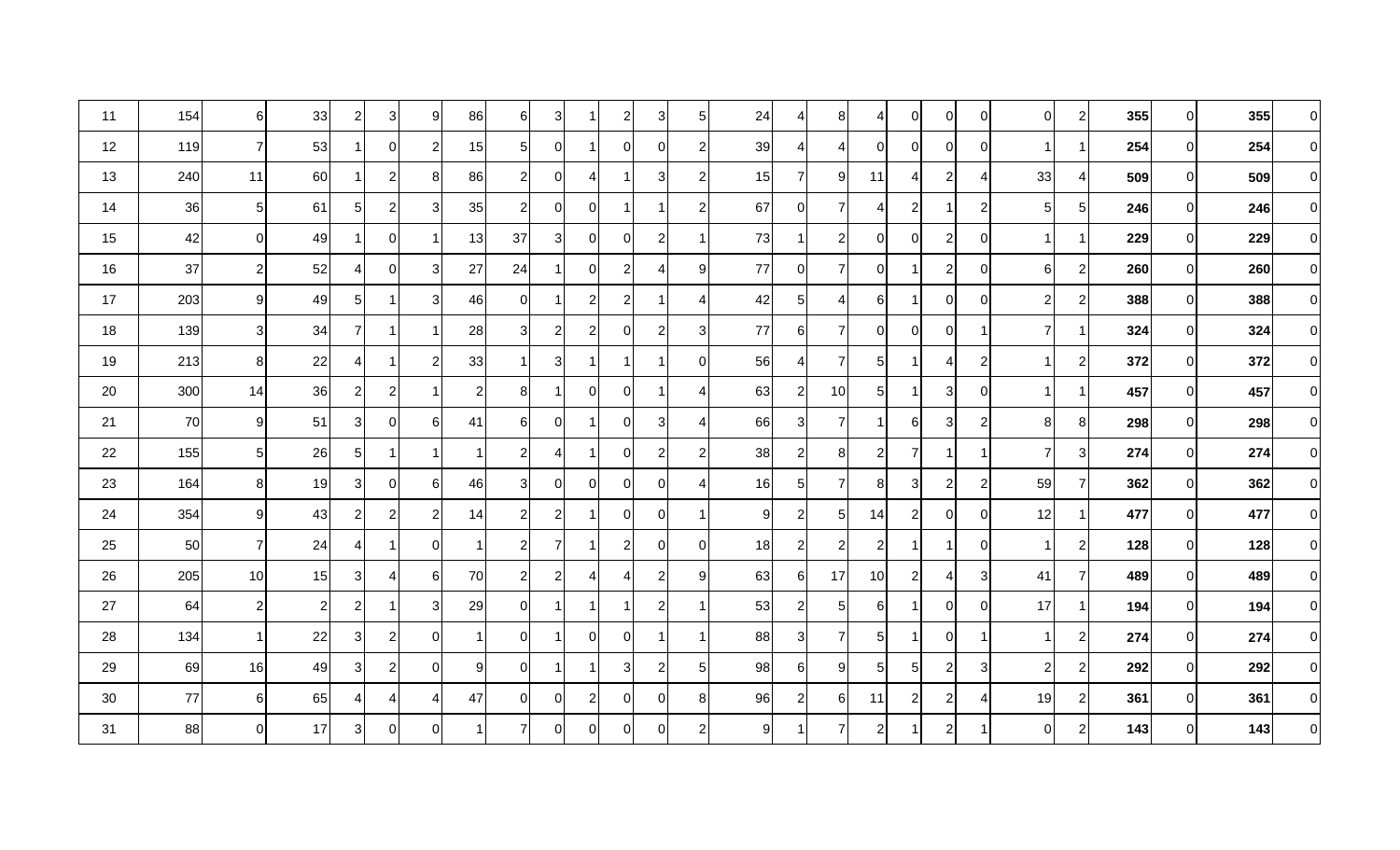| 32 | 264 | 4 <sup>1</sup> | 31 | 01           | $\overline{0}$ | -1             |                | $\Omega$       | 1            | $\overline{0}$ | 0                | $\Omega$       |                | 44  | -1             | 13             | 5        |                | $\overline{3}$ | -1             | $\overline{0}$ | $\overline{c}$ | 345 | 0        | 345 | $\Omega$       |
|----|-----|----------------|----|--------------|----------------|----------------|----------------|----------------|--------------|----------------|------------------|----------------|----------------|-----|----------------|----------------|----------|----------------|----------------|----------------|----------------|----------------|-----|----------|-----|----------------|
| 33 | 131 | $6 \mid$       | 31 | 01           | 0              | $\Omega$       | $\Omega$       |                | 0            | 1              | $\mathbf 0$      | $\Omega$       | 3              | 83  | -1             | 5 <sub>l</sub> | 5        | $\overline{2}$ | $\mathbf{2}$   | $\overline{0}$ |                | $\overline{4}$ | 248 | 01       | 248 | $\Omega$       |
| 34 | 253 | 3              | 12 | 3            | $\mathbf{2}$   | 3              | $\mathbf{2}$   |                |              | $\mathbf{2}$   | $\boldsymbol{2}$ |                | 8              | 217 | $\overline{c}$ | 17             | 13       | 31             | $6 \mid$       | $\overline{c}$ | 19             | 3 <sup>1</sup> | 575 | 01       | 575 | $\Omega$       |
| 35 | 192 | 5 <sub>l</sub> | 3  | 3            | 0              | $\Omega$       | 64             | $\Omega$       |              | 0              | $\Omega$         |                | 6              | 98  | 8 <sup>8</sup> | 5 <sub>l</sub> | 14       | 21             | $\overline{a}$ | $\mathbf{3}$   | 44             | $\Omega$       | 451 | ΩI       | 451 | $\Omega$       |
| 36 | 38  | 3 <sup>l</sup> | 7  | $\mathbf{2}$ | $\mathbf{2}$   | $\Omega$       | ΟI             | $\Omega$       | 1            | $\overline{0}$ |                  | $\overline{c}$ | ⊿              | 266 | 3              | 4              |          | 0l             | 0              | $\overline{c}$ | 1              | 3 <sup>l</sup> | 340 | $\Omega$ | 340 | $\Omega$       |
| 37 | 80  | $9 \mid$       | 73 | 61           | $\mathbf{2}$   | $\overline{7}$ | 3              |                | 0            | $\Omega$       | $\mathbf 0$      | 6              | 6              | 193 | 3 <sup>1</sup> | 8              | Δ        | $\Omega$       | 3 <sup>1</sup> | $\overline{0}$ | $\mathbf{2}$   | 4              | 410 | 01       | 410 | $\Omega$       |
| 38 | 134 | 5 <sub>l</sub> | 37 | 61           | $5 \vert$      | 6              | 38             | 25             |              | 4              | $\boldsymbol{2}$ |                | 4              | 124 | 8              | 6              | 8        | 4              | 3 <sup>1</sup> | -1             | $\overline{2}$ | $\overline{c}$ | 426 | 0        | 426 | $\mathbf 0$    |
| 39 | 42  | $\mathbf{3}$   | 5  |              | 3 <sup>1</sup> | -1             | 2              | $\Omega$       | 0            | 1              | -1               |                | 4              | 191 | $6 \mid$       | $\overline{7}$ |          | 2              | $\overline{2}$ | $\overline{c}$ | 3              | $\overline{c}$ | 280 | 0        | 280 | $\Omega$       |
| 40 | 44  | $\overline{0}$ | 14 | 01           | $\Omega$       | 3              | $\overline{2}$ | $\Omega$       | 0            | 1              | $\overline{2}$   |                | ⊿              | 244 | $\overline{0}$ | 8 <sup>1</sup> | $\Omega$ | 0I             | $\overline{0}$ | 1              |                | $\Omega$       | 325 | $\Omega$ | 325 | $\Omega$       |
| 41 | 122 | $\overline{4}$ | 45 | 7            | 1              | $\overline{1}$ | -1             |                | <u>1</u>     | $\overline{0}$ | $\mathbf 0$      | 3              | 1              | 63  | $\overline{0}$ | $\mathbf{2}$   | 4        | $\overline{0}$ | $\overline{0}$ | $\overline{c}$ |                | $\overline{0}$ | 259 | $\Omega$ | 259 | $\Omega$       |
| 42 | 70  | $\overline{4}$ | 65 | $\mathbf{2}$ | $\mathbf{2}$   | -1             | 56             |                | 0            | 4              |                  | $\overline{2}$ | $\overline{c}$ | 60  | $\mathbf{3}$   | 8              | 6        | 5              | $\overline{3}$ | $\sqrt{3}$     | $\overline{3}$ | 3 <sup>l</sup> | 304 | 01       | 304 | $\Omega$       |
| 43 | 300 | 11             | 17 | 12           | $\overline{3}$ | $\mathbf 0$    |                |                | 0            | $\overline{0}$ |                  |                | 3              | 54  | $\overline{2}$ | 8 <sup>1</sup> | 10       | 3              | $\overline{0}$ | $\mathbf 0$    | $\overline{0}$ | 0              | 427 | 01       | 427 | $\Omega$       |
| 44 | 176 | $\frac{4}{ }$  | 27 | $5 \mid$     | 4              |                | $\overline{2}$ |                | $\mathbf{2}$ | $\overline{0}$ | $\mathbf 0$      | 0              |                | 19  | 3 <sup>1</sup> | 3 <sup>1</sup> | 8        |                | $\overline{a}$ | 1              | 17             | $\overline{a}$ | 279 | 0        | 279 | $\overline{0}$ |
| 45 | 136 | $\mathbf{2}$   | 29 | 3            | 1              | 9              | 60             | 11             | 3            | -1             | $\mathbf 0$      | $\overline{c}$ | $\overline{2}$ | 87  | $\overline{c}$ | 5 <sub>l</sub> | 5        | $\overline{2}$ | 3 <sup>1</sup> | 1              | 12             | 4              | 380 | ΩI       | 380 | $\Omega$       |
| 46 | 166 | 5 <sub>5</sub> | 26 | 4            | $\Omega$       | -1             |                | 3              | $\mathbf{2}$ | 0              | $\Omega$         | 3              | 3              | 89  | 3              | 20             |          | 5              | $\overline{a}$ | $\overline{c}$ | 4              | 3 <sub>l</sub> | 346 | 0        | 346 | $\Omega$       |
| 47 | 17  | 3 <sub>l</sub> | 35 | 3            | 1              | $\Omega$       | -1             |                |              | 1              | -1               | $\Omega$       | $\overline{2}$ | 129 | 3 <sub>l</sub> | 5 <sub>l</sub> |          | $\Omega$       | 3              | $\overline{2}$ | $\Omega$       | $\Omega$       | 209 | 0        | 209 | $\Omega$       |
| 48 | 117 | 3              | 28 | 61           | 3              | 3              | 0              |                | 1            | $\mathbf{2}$   | -1               | 4              | 5              | 114 | $\overline{2}$ | 13             | 81       | 31             | 6              | 1              | $\overline{0}$ | 3 <sup>1</sup> | 324 | 01       | 324 | $\Omega$       |
| 49 | 140 | 14             | 24 | $\mathsf{2}$ | $\mathbf{2}$   | $\overline{7}$ | 57             | 69             | 1            | 3 <sup>1</sup> |                  | Δ              | 6              | 110 | 10             | 19             | 2        | 4              | 5 <sub>l</sub> | $\mathbf{3}$   | 15             | 6              | 504 | 0        | 504 | $\Omega$       |
| 50 | 318 | 12             | 12 | 01           | 1              | 4              | 23             | 81             | $\Omega$     | 3 <sup>1</sup> | 1                | 4              | 5              | 136 | 10             | 12             | 26       | $\overline{2}$ | 1              | $\overline{2}$ | $\overline{7}$ | 2              | 589 | $\Omega$ | 589 | $\Omega$       |
| 51 | 38  | $\mathbf{3}$   | 9  | 01           | 4              | 5              | 50             |                |              | 1              | $\mathbf 0$      |                | -7             | 165 | $\overline{4}$ | $6 \mid$       |          |                | $\mathbf{2}$   | $\mathbf{3}$   | $\overline{0}$ | 5 <sub>l</sub> | 306 | 01       | 306 | $\Omega$       |
| 52 | 181 | 16             | 35 | $\mathbf{2}$ | $\mathbf{3}$   | 8              | 10             | $\overline{0}$ | 41           | 1              | $\Omega$         | $\overline{c}$ | 5              | 65  | 6              | 15             | 9        | $\overline{7}$ | 3 <sup>1</sup> | $\overline{c}$ | 19             |                | 394 | 01       | 394 | $\Omega$       |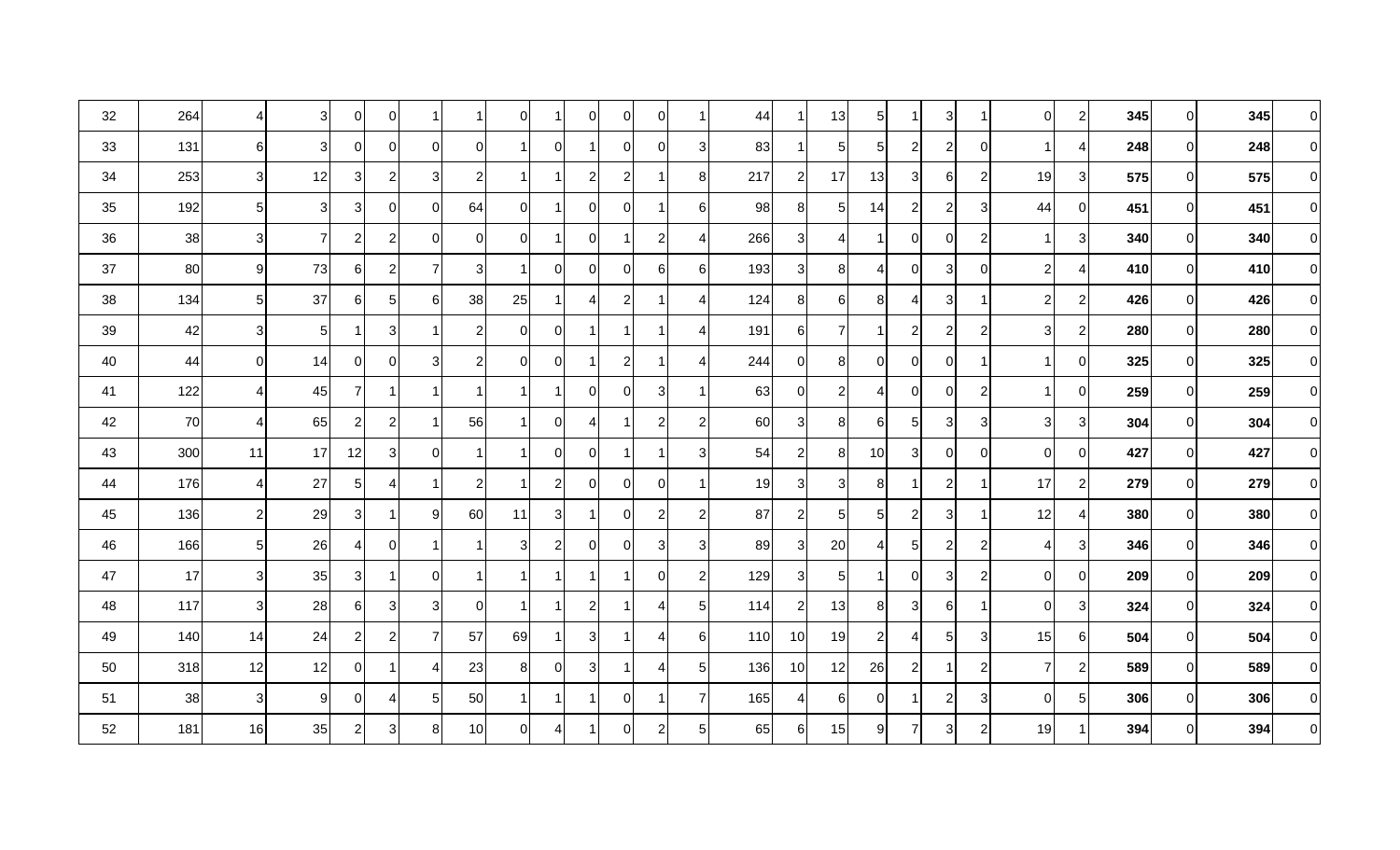| 53 | 190 | 13              | 10              | 3              | 3 <sup>1</sup> | 4              | 20             | $\overline{0}$ | 01             | $\overline{0}$ | 0                | 3              | 5              | 22  | $\sqrt{5}$     | 9              | 11             | $6 \mid$       | $\mathbf{2}$            | -1             | 23             | 6                       | 336 | 01       | 336 | $\Omega$       |
|----|-----|-----------------|-----------------|----------------|----------------|----------------|----------------|----------------|----------------|----------------|------------------|----------------|----------------|-----|----------------|----------------|----------------|----------------|-------------------------|----------------|----------------|-------------------------|-----|----------|-----|----------------|
| 54 | 102 | $\overline{4}$  | 21              |                | $\overline{0}$ | -1             | 4              | 1              |                | $\overline{0}$ | $\mathbf 0$      |                | 3              | 82  |                | 61             | 19             |                | $\overline{0}$          | 0              | 8 <sup>1</sup> | 4                       | 260 | 01       | 260 | $\Omega$       |
| 55 | 347 | $\overline{7}$  | 7               | 41             | $\overline{0}$ | $\overline{2}$ | $\overline{c}$ | 0I             |                | $\overline{0}$ | 0                | $\mathbf 0$    | $\mathbf 1$    | 45  |                | 3 <sup>1</sup> | 51             | 41             | $\overline{\mathbf{c}}$ | 0              | 3 <sup>1</sup> | 4                       | 438 | 01       | 438 | $\Omega$       |
| 56 | 47  | $\overline{2}$  | 7               | 0              | $\overline{0}$ |                | 13             | 1              |                |                | $\mathbf 0$      | 0              | $\overline{1}$ | 66  | $\overline{c}$ | $\vert$        | Δ              | $\Omega$       | 1                       | $\mathbf 0$    | $\Omega$       |                         | 152 | ΩI       | 152 | $\Omega$       |
| 57 | 21  | $\overline{2}$  | 8               | 3              | $\mathbf{2}$   | 12             | 141            | 21             |                | 3 <sub>l</sub> | 3                | 0              | 9              | 136 | $\overline{4}$ | 1              |                | 3              | $\overline{0}$          | 6              | 40             | 3 <sup>1</sup>          | 401 | $\Omega$ | 401 | $\Omega$       |
| 58 | 128 | 3 <sup>l</sup>  | 4               | 1              | $\overline{0}$ | $\overline{2}$ | 10             | ΟI             | $\overline{c}$ | $\overline{0}$ | 0                | $\overline{2}$ | -1             | 94  | $\overline{0}$ | 6              | 6              | 6              | 3 <sup>1</sup>          | $\overline{c}$ | 18             |                         | 289 | 01       | 289 | $\Omega$       |
| 59 | 90  | 6               | 6               | 3 <sup>1</sup> | 1              | $\overline{2}$ | 50             | <u>11</u>      | 3              | 3 <sub>l</sub> | $\mathbf 0$      | 0              | 8              | 112 | $\overline{4}$ | 17             | 6              | 31             | 4                       | 4              | 39             | 5 <sub>l</sub>          | 367 | 01       | 367 | $\mathbf 0$    |
| 60 | 82  |                 |                 | 3              | $\overline{0}$ | 3              | $\overline{2}$ | 0I             | 0              | $\overline{0}$ | $\boldsymbol{0}$ | 4              | 5              | 84  | 5 <sub>5</sub> | $\vert$        | 6              | $\overline{2}$ | $\mathbf{3}$            | 4              | 64             | $\overline{2}$          | 281 | 0        | 281 | $\Omega$       |
| 61 | 47  | $5\phantom{.0}$ | 16              | 1              | $\overline{0}$ | 3              | 23             | 1 I            | $\Omega$       | $\overline{0}$ | $\mathbf 0$      |                | 4              | 172 | $\mathbf 0$    | $\overline{7}$ | $\Omega$       | $\overline{0}$ | 4                       | 4              | $\overline{0}$ |                         | 289 | ΩI       | 289 | $\Omega$       |
| 62 | 42  | $5\phantom{.0}$ | 20              | 0              | $\mathbf{2}$   | 8              |                | 5 <sub>l</sub> | 01             | 3 <sup>l</sup> | $\sqrt{3}$       | $\sqrt{2}$     | 11             | 322 | 4              | 11             | 51             | $\overline{2}$ | 11                      | $\overline{c}$ | 1              | $\overline{\mathbf{1}}$ | 461 | $\Omega$ | 461 | $\Omega$       |
| 63 | 376 | 11              | $9 \mid$        | 1              | 1              |                | 43             | 1              | $\overline{c}$ | $\overline{2}$ |                  | $\mathbf 0$    | 5              | 64  | $\mathbf 0$    | 5 <sub>l</sub> | 51             |                | $\mathbf{2}$            | -1             | $\mathbf 1$    | -1                      | 533 | 01       | 533 | $\Omega$       |
| 64 | 78  | $\overline{2}$  | 33              | $\mathbf{2}$   | 1              | 10             | 43             | 6              |                | $\overline{2}$ | $\overline{c}$   | $\mathbf 0$    | 10             | 88  | 6              | 9              | 4              | 5              | $\overline{0}$          | $\mathbf 1$    | 31             | 3 <sup>1</sup>          | 337 | 01       | 337 | $\Omega$       |
| 65 | 81  | $\overline{c}$  | 16              |                | 1              | 4              | 18             | 21             |                | $\overline{0}$ |                  |                | 3              | 93  |                | $\vert$        | 2              | 4              | $\overline{0}$          | $\pmb{0}$      | 24             |                         | 260 | 01       | 260 | $\overline{0}$ |
| 66 | 74  | $\overline{7}$  | 10 <sup>1</sup> | 41             | -1             | $\overline{c}$ | 16             | $\Omega$       | $\Omega$       | $\overline{0}$ | 1                |                | 10             | 204 | 5 <sub>l</sub> | 9 <sub>l</sub> | $\overline{2}$ | $\overline{3}$ | 4                       | -1             | 3 <sup>l</sup> | $\overline{2}$          | 359 | 0        | 359 | $\Omega$       |
| 67 | 82  | 3 <sup>l</sup>  | 3 <sup>1</sup>  |                | $\overline{0}$ | $\overline{2}$ | $\overline{2}$ | 8 <sub>l</sub> | 3              |                | $\overline{2}$   |                | 10             | 197 | $\overline{2}$ | 11             | 2              | $\overline{0}$ | $\overline{c}$          | -1             |                | 5 <sup>1</sup>          | 339 | 01       | 339 | $\Omega$       |
| 68 | 80  | 8 <sup>1</sup>  | 20 <sub>l</sub> | 61             | 1              | 5              | 11             | 31             |                | $\overline{4}$ | -1               | $\overline{2}$ | 14             | 114 | $5 \mid$       | 61             |                | 3              | 3                       | 3              | 70             | 5 <sub>l</sub>          | 366 | 0        | 366 | $\Omega$       |
| 69 | 354 | $5\phantom{.0}$ | 11              | 3              | 3              | 4              | 73             | 33             |                | $\overline{0}$ | 1                | $\Omega$       | -1             | 40  | 3              | 3 <sup>1</sup> | $\overline{2}$ |                | 2                       | $\overline{2}$ | 3              | 1                       | 546 | 01       | 546 | $\Omega$       |
| 70 | 92  | 8               | 8               | $\overline{2}$ | $\Omega$       | 4              |                | $\Omega$       | $\overline{c}$ | $\overline{0}$ | $\overline{2}$   |                | 5              | 320 | 3              | 13             |                | 2              | $6 \mid$                | $\overline{c}$ | 3              | 3                       | 478 | 0        | 478 | $\Omega$       |
| 71 | 106 | 35              | 17              | 6              | $2 \vert$      | 11             | 92             | 6              | 5 <sub>l</sub> | 3 <sup>l</sup> | $\sqrt{3}$       | $\sqrt{2}$     | 9              | 148 | $\mathbf{3}$   | 3 <sup>1</sup> | 14             | $\overline{3}$ | $\mathbf 1$             | $\mathbf{1}$   | 71             | 5 <sub>5</sub>          | 482 | $\Omega$ | 482 | $\Omega$       |
| 72 | 46  | -1              | 5 <sub>l</sub>  |                | 1              | 8              | 96             | 1              | $\overline{c}$ | $\overline{0}$ | $\overline{2}$   | $\overline{c}$ | 7              | 480 |                | 3 <sup>1</sup> |                |                | $\overline{0}$          | $\mathbf 1$    | $\overline{2}$ | 0                       | 661 | 01       | 661 | $\Omega$       |
| 73 | 104 | 10              | 19              | $5\vert$       | 3 <sup>1</sup> | $\overline{7}$ | 3 <sup>1</sup> | 0I             |                |                |                  | 3              | 10             | 443 |                | 13             | 9              | 5 <sub>l</sub> | $\overline{\mathbf{c}}$ | 8              | 8              | 3 <sup>1</sup>          | 659 | 0        | 659 | $\Omega$       |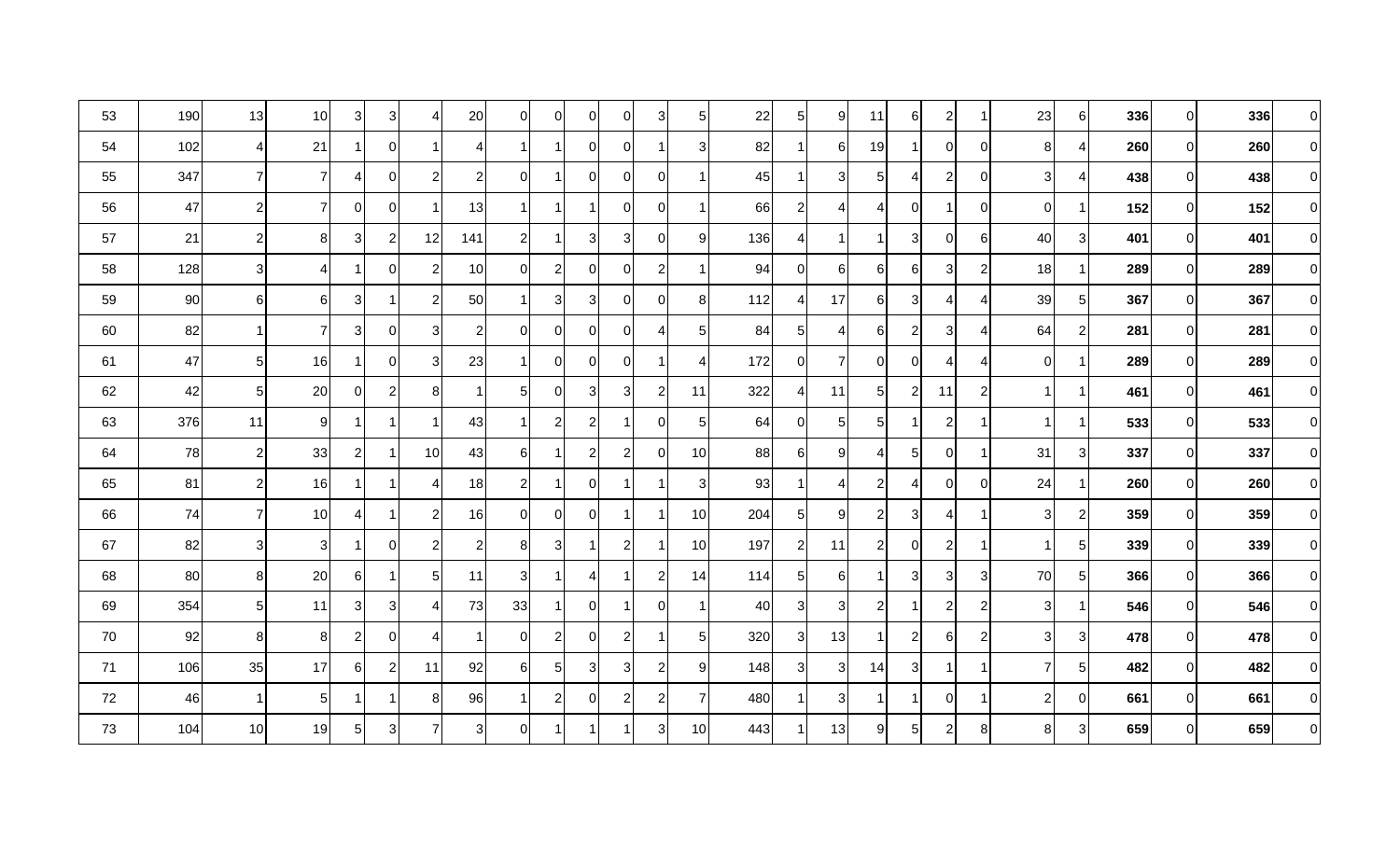| 74 | 167 | 5 <sub>5</sub>   | 30                      |                | $\mathbf{2}$   | $\sqrt{5}$     | 20             |                | $\overline{0}$ | $\overline{0}$ | $\mathbf 1$    | 3 <sup>1</sup> | 5              | 134            | $\mathbf{3}$   | 8 <sup>1</sup> | 12             | $\mathbf{2}$   | 1                       | $\overline{c}$   | $\overline{2}$ | $6 \mid$       | 410 | 01           | 410 | $\Omega$       |
|----|-----|------------------|-------------------------|----------------|----------------|----------------|----------------|----------------|----------------|----------------|----------------|----------------|----------------|----------------|----------------|----------------|----------------|----------------|-------------------------|------------------|----------------|----------------|-----|--------------|-----|----------------|
| 75 | 282 | 3                | 31                      | 4              | 2              | 5              | 81             |                | 3 <sup>1</sup> | 3              | $\overline{0}$ | $\mathbf{2}$   | 4              | 123            | 4              | $6 \mid$       | 10             | 4              | 4                       | $\overline{c}$   | $\overline{2}$ | $\overline{c}$ | 578 | 01           | 578 | $\Omega$       |
| 76 | 15  | $\mathbf{1}$     | $5 \mid$                | $\overline{c}$ | $\overline{0}$ | 4              | 10             | 0              | 1              |                | $\mathbf{1}$   |                | $\overline{4}$ | 393            | 0              | 8 <sup>1</sup> | 2              | $\mathbf{2}$   | $6 \mid$                | $\overline{c}$   | 1              | 6              | 465 | 01           | 465 | $\Omega$       |
| 77 | 169 | $\overline{7}$   | $\overline{7}$          | ⊿              | $\overline{c}$ | $\Omega$       | 27             |                | $\overline{0}$ |                | $\overline{0}$ |                | $\overline{c}$ | $\overline{7}$ | -1             | $\overline{4}$ | 10             |                | $\overline{\mathbf{c}}$ | 3                | 10             | $\overline{c}$ | 261 | ΩI           | 261 | $\Omega$       |
| 78 | 35  | $\sqrt{2}$       | 15                      |                | $\overline{0}$ | 3              | 116            | 23             | 1.             | $\overline{0}$ | $\mathbf 1$    | 3 <sup>1</sup> | 8              | 124            | $\overline{7}$ | $\overline{4}$ | $\overline{2}$ | $\overline{2}$ | 1                       | $\overline{2}$   | 11             | 3 <sup>l</sup> | 364 | 0            | 364 | $\Omega$       |
| 79 | 59  | 5 <sub>5</sub>   | 8 <sub>l</sub>          | 3 <sub>l</sub> |                | 5              | 14             | $\overline{0}$ | $\overline{0}$ |                | $\overline{0}$ | 0              | 18             | 51             | 3              | 1              |                | $\overline{7}$ | $\overline{3}$          | $\mathbf 1$      | 175            | 3 <sup>1</sup> | 362 | ΟI           | 362 | $\Omega$       |
| 80 | 125 | 10               | 21                      | 51             | $\mathbf{3}$   | 16             | 111            | 8              | 3              | 2              | 3              | 4              | 17             | 68             | 12             | $\overline{7}$ |                | 5 <sub>l</sub> | 3                       | -1               | 35             | 3              | 469 | <sup>O</sup> | 469 | $\Omega$       |
| 81 | 62  | $\overline{2}$   | 19                      |                | $\overline{0}$ | 3              | 42             | $\overline{0}$ | $\overline{2}$ | 0              | 0I             | 2              | 6              | 334            | 3              | 3 <sup>1</sup> | 31             | 41             | 3 <sup>1</sup>          | 0                | 12             | $\overline{0}$ | 501 | 01           | 501 | $\Omega$       |
| 82 | 466 | 24               | 22                      | 51             | 2              | 13             | 203            | 12             | 3              | $\overline{4}$ | 3              |                | $\overline{7}$ | 41             | 10             | 3 <sup>1</sup> | 8              |                | -1                      | $\overline{2}$   | 19             | $\overline{c}$ | 852 | 0            | 852 | $\Omega$       |
| 83 | 31  | $\overline{2}$   | $\overline{\mathbf{3}}$ | 0I             | $\overline{1}$ | 9              | 94             |                | $\overline{3}$ | $\overline{4}$ | $\mathbf 1$    | 4              | 10             | 187            | $\sqrt{5}$     | $\overline{4}$ | $\overline{c}$ |                | $\overline{2}$          | $\overline{2}$   | 8              | $\overline{4}$ | 378 | $\Omega$     | 378 | $\Omega$       |
| 84 | 18  | 3                | 41                      | 3              | 3              | 3              | 40             |                | -1             |                | -1             | $\overline{2}$ | 8              | 245            | $\overline{5}$ | $\mathbf{2}$   | 2              | $\overline{2}$ | $\overline{0}$          | $\overline{c}$   | 20             |                | 404 | ΟI           | 404 | $\Omega$       |
| 85 | 70  | $\overline{7}$   | 18                      | 3              | $\overline{c}$ | 10             | 128            | 3              | $\overline{4}$ | $\overline{4}$ | $\overline{4}$ |                | 5 <sub>5</sub> | 253            | 6              | 8 <sup>1</sup> |                |                | $\overline{\mathbf{c}}$ | $\overline{c}$   | 14             | 4              | 550 | 0            | 550 | $\Omega$       |
| 86 | 35  | $\boldsymbol{2}$ | 72                      |                | $\overline{4}$ | 5              | 55             | $\mathbf{2}$   | $\overline{0}$ | $\overline{c}$ | $\overline{c}$ | 3              | $\overline{7}$ | 242            | 6              | 10             | $\overline{c}$ | 0              | $\overline{0}$          | $\boldsymbol{2}$ |                | 3              | 459 | 01           | 459 | $\overline{0}$ |
| 87 | 52  | $6 \overline{6}$ | 16                      | 6              | -1             | 0              | 15             | 13             | $\overline{0}$ | $\overline{4}$ | $\mathbf{2}$   | 5 <sup>1</sup> | $8 \mid$       | 234            | $\mathbf{3}$   | 14             |                | $\overline{2}$ | 3                       | $\overline{c}$   | 17             | $\Omega$       | 410 | ΩI           | 410 | $\Omega$       |
| 88 | 173 | 6                | 15                      |                | $\overline{0}$ | 5              | 17             |                | 3 <sub>l</sub> | $\mathbf 0$    | $\overline{2}$ | 6              | 6              | 151            | $\mathbf{3}$   | 9              | q              | $\overline{2}$ | 1                       | $\mathbf 1$      | $\overline{2}$ | 3              | 416 | ΩI           | 416 | $\Omega$       |
| 89 | 76  | $5\overline{)}$  | 12                      |                | -1             | 2              | 31             | 5 <sub>l</sub> | 1              | $\Omega$       | $\overline{1}$ | $\Omega$       | 1              | 108            | 0              | 91             | 51             | $\mathbf{2}$   | 3                       | $\overline{2}$   | 31             | -1             | 241 | ΩI           | 241 | $\Omega$       |
| 90 | 22  | -1 I             | 54                      | 61             | $\overline{0}$ | 8              | 57             | 41             | <u>1</u>       |                | $\overline{2}$ | 3              | $6 \mid$       | 102            | 3              | 11             | 9              | $\overline{2}$ | $\mathbf{2}$            | $\overline{2}$   | 31             | $\mathbf{2}$   | 301 | 01           | 301 | $\Omega$       |
| 91 | 141 | 4                | 23                      | 5 <sub>l</sub> |                | 6              | 51             | 3              | $2 \vert$      |                | 6              | 2              | 6              | 77             | 6              | 12             | 10             | 2              | 4                       | $\overline{2}$   | 3 <sup>l</sup> | 4              | 371 | 01           | 371 | $\Omega$       |
| 92 | 193 | $\mathbf{3}$     | 3 <sup>l</sup>          | $\overline{c}$ | $\overline{0}$ | $\overline{2}$ | $\overline{0}$ | 14             | $\overline{0}$ | $\mathbf{3}$   | $\mathbf 1$    | $\Omega$       | $\overline{c}$ | 135            | 4              | 9              | 5              |                | 5 <sup>1</sup>          | $\overline{c}$   | 19             | -1             | 404 | ΩI           | 404 | $\Omega$       |
| 93 | 303 | $\overline{9}$   | 24                      | $\Omega$       |                | 3              | 16             |                | $\overline{2}$ | 3              | $\overline{2}$ |                | 6              | 36             |                | $6 \mid$       | 15             | 5 <sub>l</sub> | $\mathbf{2}$            | $\mathbf 1$      | 24             | 4              | 465 | 01           | 465 | $\Omega$       |
| 94 | 184 | 5 <sub>5</sub>   | 8 <sup>1</sup>          | $\mathbf{2}$   | $\overline{c}$ | $\overline{1}$ | $6 \mid$       | 42             |                | 5 <sub>5</sub> | $\overline{0}$ | $\overline{3}$ | 3 <sup>l</sup> | 48             | 3              | 3 <sup>1</sup> | 5 <sub>l</sub> | $\overline{3}$ | 4                       | 0                | 34             | 3 <sup>1</sup> | 365 | 0            | 365 | $\Omega$       |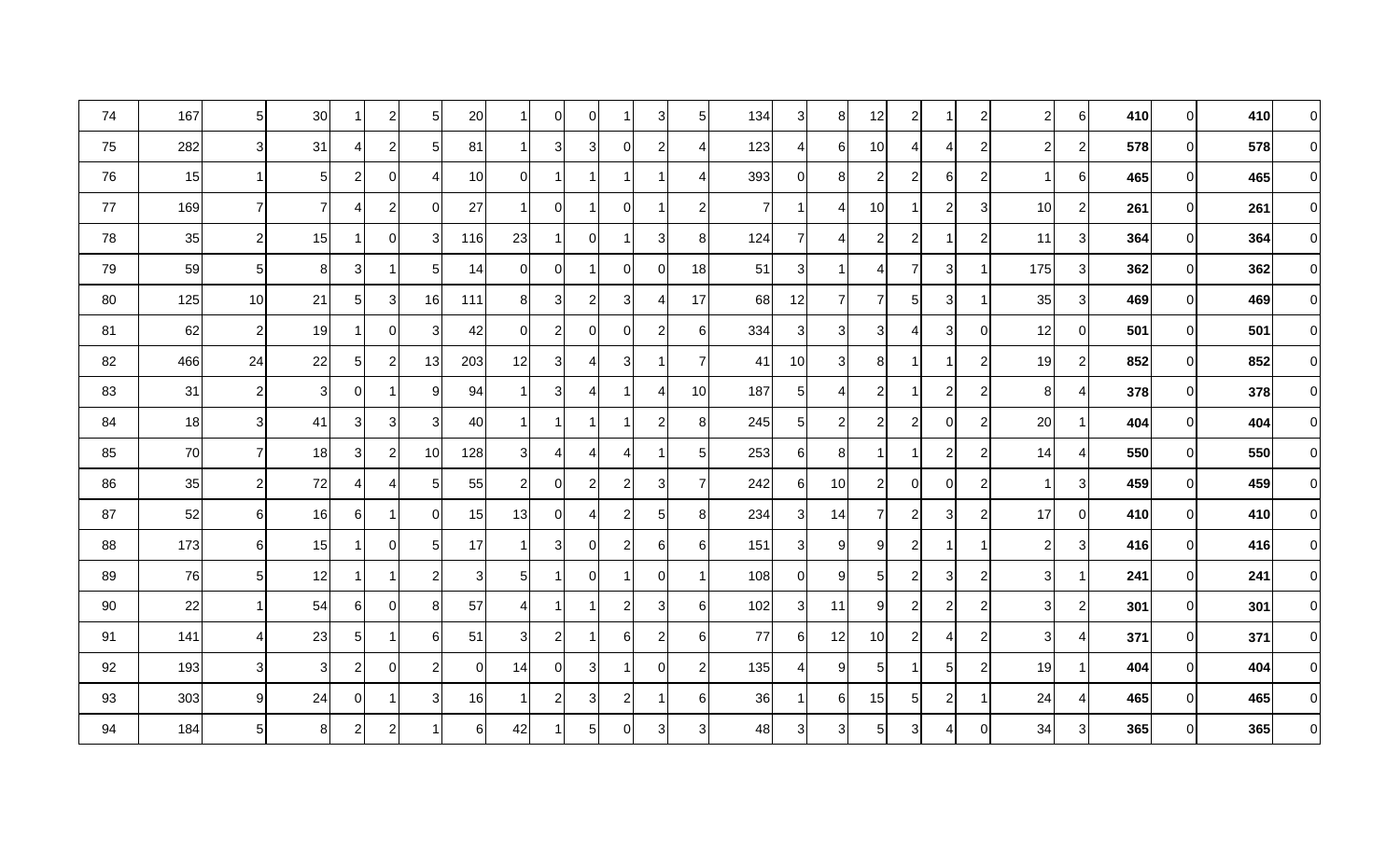| 95  | 109 | $\overline{4}$ | 17             | 3            | $\mathbf{2}$   | 8              | 22             | 7              | 1              | $\overline{0}$  | $\overline{c}$ | $\overline{c}$ | 8              | 172 | $\vert$        | $\overline{7}$ | $\overline{2}$ |          | $\mathbf{2}$   | 1              | 16             | 4              | 394 | 0        | 394 | $\Omega$       |
|-----|-----|----------------|----------------|--------------|----------------|----------------|----------------|----------------|----------------|-----------------|----------------|----------------|----------------|-----|----------------|----------------|----------------|----------|----------------|----------------|----------------|----------------|-----|----------|-----|----------------|
| 96  | 34  | 3              | 8              | $5 \mid$     | 1              | $\overline{2}$ | $\overline{3}$ | 102            | 3              | $\mathbf{2}$    |                | $\overline{c}$ | -7             | 148 | 5 <sub>l</sub> | $\overline{7}$ | 2              | 31       | 6              | $\mathbf 0$    | 33             | $\overline{2}$ | 379 | 01       | 379 | $\Omega$       |
| 97  | 104 | $\mathbf{2}$   | 31             | 01           | 0              | -1             | $\overline{c}$ | $\Omega$       | $\overline{2}$ | $\overline{0}$  |                |                | 6              | 304 | 3              | $\overline{7}$ |                |          | $\overline{0}$ | $\overline{c}$ | 8 <sup>1</sup> |                | 477 | 01       | 477 | $\Omega$       |
| 98  | 231 | $\overline{0}$ | 27             | $\mathbf{2}$ | 0              | $\Omega$       | $\Omega$       | $\Omega$       | 0              | 0               | $\Omega$       | $\Omega$       |                | 81  | $\overline{0}$ | 4              | $\mathcal{P}$  |          | 0              | $\mathbf 0$    | $\overline{2}$ |                | 352 | ΩI       | 352 | $\Omega$       |
| 99  | 136 | 1              | 16             | 01           | $\overline{0}$ | $\Omega$       | 12             | 21             | 1              | 1               | $\mathbf 0$    | $\overline{0}$ | $\overline{2}$ | 194 | -1             | $\mathbf{3}$   | 5 <sub>l</sub> | 21       | $\overline{0}$ | 1              | 0l             | 5 <sub>1</sub> | 382 | $\Omega$ | 382 | $\Omega$       |
| 100 | 85  | $\mathbf{2}$   | 12             | $\mathbf{2}$ | $\overline{0}$ | $\Omega$       |                |                | $\mathbf{2}$   | $\overline{3}$  | $\Omega$       |                | $\overline{2}$ | 138 | -1             | 6              | $\overline{2}$ |          | $\overline{a}$ | $\mathbf 0$    |                |                | 266 | 01       | 266 | $\Omega$       |
| 101 | 131 | 1              | 34             |              | 0              | -1             | 3              |                | 0              | $\overline{0}$  | $\Omega$       | $\Omega$       | 3              | 193 | $\overline{c}$ | $\overline{7}$ | 3              |          | 0              | $\overline{0}$ | $\overline{0}$ | $\overline{0}$ | 381 | 01       | 381 | $\mathbf 0$    |
| 102 | 39  | 3 <sup>1</sup> | 25             |              | $\Omega$       | $\overline{2}$ | $\Omega$       | $\Omega$       |                | $\Omega$        | $\Omega$       |                | 5              | 435 | 3              | 3              | 2              |          | 1              | $\mathbf 0$    | $\Omega$       | $\overline{c}$ | 524 | 0        | 524 | $\Omega$       |
| 103 | 41  | 1              | 14             | 01           | $\mathbf 1$    | $\Omega$       |                | $\Omega$       | 1              | $\overline{0}$  | $\mathbf 0$    | $\Omega$       | 4              | 485 | $\overline{4}$ | $\overline{4}$ |                | 0I       | $\Omega$       | $\mathbf 0$    |                | $\overline{2}$ | 560 | 0        | 560 | $\Omega$       |
| 104 | 151 | 1              | 24             | $\mathbf{2}$ | $\mathbf{2}$   | $\mathbf 0$    |                | 5 <sup>1</sup> | $\mathbf{2}$   | $5\overline{)}$ |                |                | 8              | 470 | $\mathbf{3}$   | 13             | 31             |          | $\overline{0}$ | $\sqrt{3}$     |                | $\overline{2}$ | 699 | $\Omega$ | 699 | $\Omega$       |
| 105 | 191 | 1              | 18             | 01           | 0              | $\overline{2}$ | 3 <sub>l</sub> | 8              | 0              | $\overline{0}$  | $\mathbf 0$    | 0              | 0              | 93  | -1             | $\overline{0}$ | Δ              |          | 1              | $\mathbf 0$    |                | $\overline{0}$ | 324 | 0        | 324 | $\Omega$       |
| 106 | 96  | 1              | 8 <sup>1</sup> | 01           | $\overline{0}$ | $\mathbf 0$    |                | 0              | $\mathbf{2}$   | $\overline{0}$  |                | $\mathbf 0$    | 6              | 272 | $\mathbf 1$    | $\mathbf{2}$   |                | 01       | $\overline{0}$ | 1              | $\overline{0}$ |                | 393 | 01       | 393 | $\Omega$       |
| 107 | 80  | $\overline{0}$ | 11             | 01           | $\overline{0}$ | $\mathbf 0$    | $\mathbf 0$    | $\Omega$       | 0              | $\overline{0}$  | $\mathbf 0$    | 0              |                | 182 | 3 <sup>1</sup> | $\overline{0}$ | 0              | 0l       | $\overline{0}$ | $\mathbf 0$    | $\overline{0}$ | 0              | 277 | 0        | 277 | $\overline{0}$ |
| 108 | 106 | $\overline{4}$ | 21             |              | $\mathbf{2}$   | $\overline{2}$ | 10             | 21             | 1              | $\mathbf{2}$    | $\mathbf 0$    | $\overline{c}$ | 8              | 439 | -1             | 8 <sup>1</sup> | 3              | $\Omega$ | 1              | 3              | $\Omega$       | -1             | 617 | ΩI       | 617 | $\Omega$       |
| 109 | 129 | 4              | 27             | 01           | $\mathbf{2}$   | $\overline{c}$ | 3              |                | 0              | 1               |                | $\Omega$       |                | 285 | $\overline{0}$ | 5 <sub>l</sub> |                |          |                | $\mathbf 0$    | $\mathbf{2}$   |                | 467 | 01       | 467 | $\Omega$       |
| 110 | 87  | $\overline{0}$ | 5 <sub>l</sub> |              | 0              | $\Omega$       | 6              | $\Omega$       | 0              | $\overline{0}$  | -1             | $\Omega$       | 3              | 96  | -1             | 5 <sub>l</sub> |                | 2        | $\Omega$       | $\overline{0}$ | $\overline{7}$ |                | 216 | 0        | 216 | $\Omega$       |
| 111 | 98  | $\mathbf{2}$   | 11             | 01           | $\overline{0}$ | 0              |                | ΩI             | 0              | $\overline{0}$  | 0              | 0              |                | 44  | $\mathbf 1$    | $\overline{0}$ |                |          | 0              | $\mathbf 0$    | $\overline{0}$ | $\overline{0}$ | 160 | 01       | 160 | $\Omega$       |
| 112 | 150 | $\mathbf{3}$   | 8              | Οl           | $\Omega$       | $\Omega$       |                | $\Omega$       | 0              | 0               | $\Omega$       |                | $\mathbf 0$    | 51  | $\overline{0}$ | $\mathbf{2}$   | 2              | $\Omega$ | 1              | $\mathbf 0$    | $\mathbf{2}$   |                | 222 | 0        | 222 | $\Omega$       |
| 113 | 81  | 1              | 18             |              | 1              | $\mathbf 0$    | 0l             | 11             | Οl             | $\overline{0}$  |                | $\overline{c}$ | $\Omega$       | 82  | $\overline{0}$ | $\mathbf{2}$   | 2              | 0l       | 1              | 1              |                | $\overline{0}$ | 205 | $\Omega$ | 205 | $\Omega$       |
| 114 | 270 | 4              | 35             | $\mathbf{2}$ | $\overline{0}$ | -1             | $\Omega$       | 3              |                | 1               |                | $\overline{c}$ |                | 140 | $\mathbf{2}$   | $\overline{7}$ | 8              | 5        | $\overline{4}$ | $\sqrt{5}$     | 13             | $\overline{0}$ | 505 | 01       | 505 | $\Omega$       |
| 115 | 110 | $\mathbf{2}$   | 11             | 01           | $\overline{0}$ | $\mathbf 0$    |                | ΟI             | 0              | 1               | 0              | $\Omega$       |                | 69  | $\overline{0}$ | $\mathsf{2}$   |                |          | $\overline{0}$ | $\mathbf 0$    | 2              |                | 202 | 01       | 202 | $\Omega$       |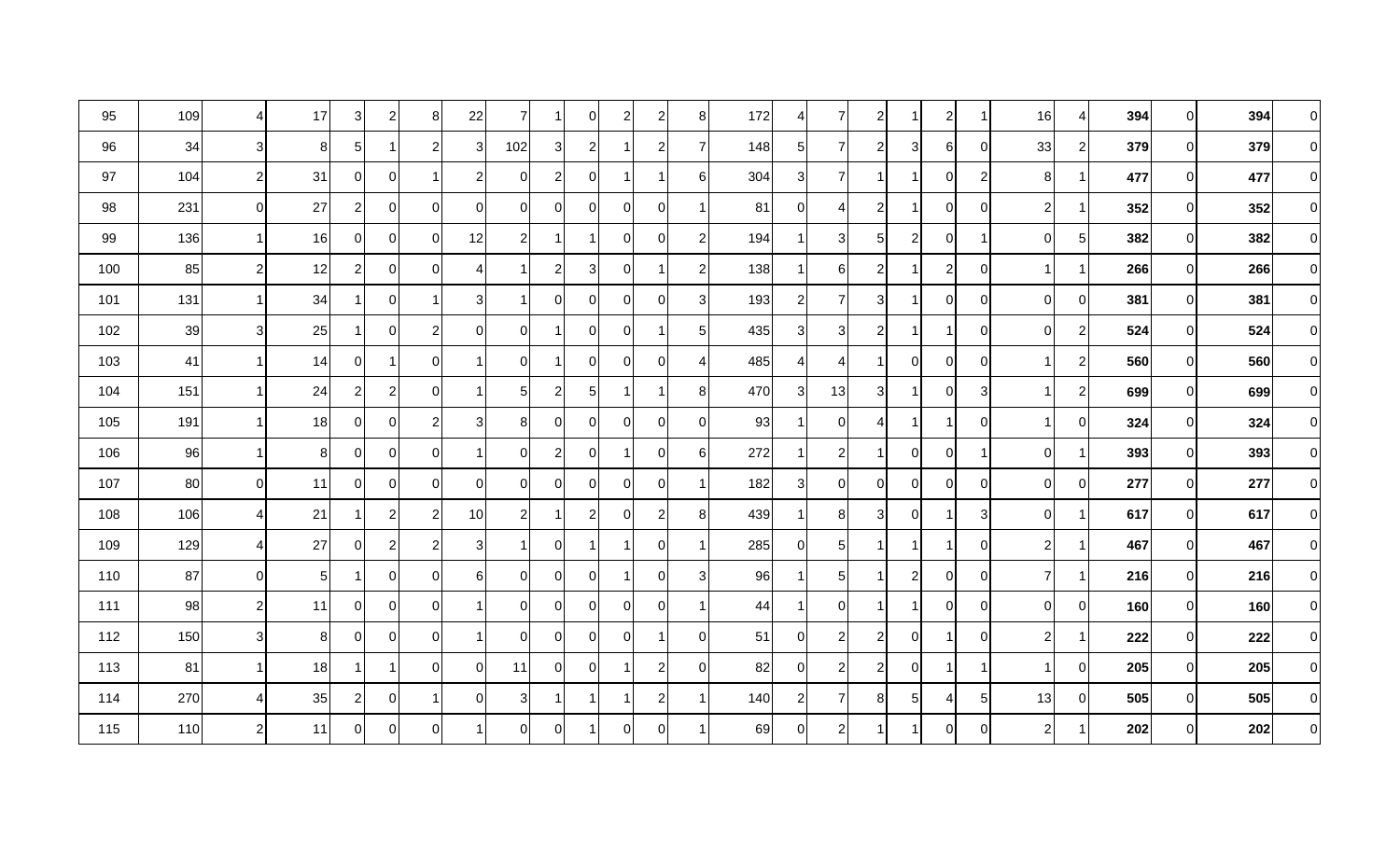| 116 | 145            | $\overline{2}$ | 19             | $\mathbf{2}$   | $\mathbf{2}$   | 0              | 01             |              | 0            | 1              | 0                | $\Omega$       | 4              | 105 | $2\vert$       | 4              | $\Omega$       |                |                | $\overline{0}$ | 23             | 1              | 313 | 01             | 313 | 0              |
|-----|----------------|----------------|----------------|----------------|----------------|----------------|----------------|--------------|--------------|----------------|------------------|----------------|----------------|-----|----------------|----------------|----------------|----------------|----------------|----------------|----------------|----------------|-----|----------------|-----|----------------|
| 117 | 85             | $\overline{0}$ | 10             | 0              | 1              | $\overline{2}$ | 19             | 3            |              | $\mathbf{2}$   | $\overline{2}$   | 0              | $\overline{c}$ | 76  | $6 \mid$       | 11             | 3              | $\overline{2}$ |                | $\overline{c}$ | 5              | $\mathbf{2}$   | 235 | 01             | 235 | $\Omega$       |
| 118 | 77             | $\overline{4}$ | 21             | $\mathbf{2}$   | 1              |                | 31             |              | $\mathbf{2}$ | $\overline{0}$ | $\overline{2}$   | 4              | 3              | 153 | $\mathbf{3}$   | 12             |                | $\Omega$       |                | $\sqrt{3}$     | 21             | $5\vert$       | 348 | 01             | 348 | $\Omega$       |
| 119 | 57             |                | 31             |                | $\overline{0}$ |                | 4              | $\Omega$     | 0            | 4              |                  |                | $\overline{2}$ | 136 | $\overline{c}$ | -1             | 5 <sub>l</sub> |                | 3              | 3 <sup>1</sup> |                | $\Omega$       | 258 | $\overline{0}$ | 258 | 0              |
| 120 | 65             | $\mathbf 1$    | 12             | 3              | 1              | $\overline{2}$ | 62             | Οl           | 1            | 3              | 0                | Δ              | 9              | 34  | 3 <sup>1</sup> | $6 \mid$       | 4              | 4              | $\overline{a}$ | 3 <sup>1</sup> | 112            | 8              | 339 | ٥I             | 339 | $\Omega$       |
| 121 | 215            | 8 <sup>1</sup> | 33             | 4              | $\overline{c}$ | 3              | 4              | 21           | 0            | $\mathbf{2}$   |                  | 3              | 7              | 239 | $\overline{c}$ | 15             | 10             |                | $\mathbf{2}$   | $6 \mid$       | $\overline{0}$ | $\mathbf{3}$   | 562 | $\overline{0}$ | 562 | $\overline{0}$ |
| 122 | 76             | $\overline{7}$ | 12             |                | 1              | -1             |                | 8            | $\Omega$     | 1              | $\Omega$         |                | -1             | 82  | $\overline{2}$ | 12             | 3              |                | $\overline{a}$ | $\overline{0}$ | $\Omega$       | $\mathbf{2}$   | 214 | 01             | 214 | $\Omega$       |
| 123 | 177            | $\overline{4}$ | 27             |                | 3              | 6              | 5              | 4            |              | $\overline{2}$ | 0                | 5              | 4              | 106 | 3              | 11             | 56             |                | 3              | 1              | 3              | $\mathbf{2}$   | 425 | 01             | 425 | $\Omega$       |
| 124 | 29             | $\overline{2}$ | 6              | 41             | 3 <sup>1</sup> | 3              | 3              | 3            |              | $\mathbf{2}$   | 3                | $\overline{2}$ | $\overline{2}$ | 78  | 3              | 11             | $\overline{2}$ |                | $\overline{2}$ | $\overline{0}$ | 6              | $\mathbf{2}$   | 168 | ΩI             | 168 | $\Omega$       |
| 125 | 14             | $\overline{3}$ | 11             | $\overline{3}$ | $\mathbf{2}$   | 5              | 12             | 1            |              | $\overline{0}$ |                  | $\overline{c}$ | 5              | 83  | $\overline{4}$ | 11             | 8              | $\overline{2}$ | 0              | $\overline{c}$ | 7              | 3 <sup>1</sup> | 180 | $\overline{0}$ | 180 | $\Omega$       |
| 126 | 115            | 12             | 37             | 9              | 6              | 4              | 22             | 48           |              | 1              | 0                | $\sqrt{5}$     | 10             | 100 | 7              | 131            | 10             | 7              | 4              | 7              | 22             | $5\vert$       | 445 | ΟI             | 445 | $\Omega$       |
| 127 | 25             | 3 <sub>l</sub> | 22             | 41             | 1              | 4              | 15             | 61           |              | $\overline{0}$ | $\boldsymbol{2}$ |                | 11             | 80  | $\overline{7}$ | 5 <sub>l</sub> | 31             | 5              | 4              | 1              | 34             | 4              | 238 | 01             | 238 | $\Omega$       |
| 128 | 3              | $\overline{0}$ | 16             | 01             | $\overline{0}$ | $\overline{2}$ | 3              | 56           | $\mathbf{2}$ | 1              |                  | $\overline{2}$ | 4              | 124 | $\overline{c}$ | 1              | 0              |                | $\overline{2}$ | 1              | 14             | 4              | 239 | 01             | 239 | 0              |
| 129 | 51             | 6              | 46             | $\overline{3}$ | 1              | 6              |                | 2            | $\mathbf{2}$ | 1              |                  | $\overline{2}$ | 3              | 140 | -1             | 4              | 84             | 3              | 3 <sup>1</sup> | $\overline{0}$ | 3              |                | 364 | ΟI             | 364 | $\Omega$       |
| 130 | 29             | $\overline{4}$ | 3 <sup>1</sup> |                | $\overline{0}$ | $\overline{2}$ | $\overline{0}$ | 31           | 0            | $\overline{0}$ | $\mathbf 0$      |                | $\overline{2}$ | 108 | $\overline{0}$ | 3 <sup>1</sup> |                | $\overline{0}$ | $\overline{0}$ | $\overline{c}$ | $\overline{0}$ | $\mathbf{2}$   | 189 | $\overline{0}$ | 189 | $\Omega$       |
| 131 | 21             | 3              | 8              | 1              | $\Omega$       | -1             | $\overline{2}$ | $\Omega$     | 0            | 1              | $\mathbf 0$      |                | 5              | 205 | $\overline{0}$ | -1             | $\Omega$       |                | $\Omega$       | $\overline{2}$ | $\Omega$       | 1              | 253 | $\overline{0}$ | 253 | $\Omega$       |
| 132 | 5 <sub>l</sub> | 3              | 4              | $5\vert$       | 1              | $\overline{2}$ | $\overline{c}$ | 21           | 01           | $\overline{0}$ | $\mathbf 0$      |                | 5              | 61  | 3              | $\mathbf{2}$   |                | 8 <sup>1</sup> | 3 <sup>1</sup> | $\overline{c}$ | 233            | $6 \mid$       | 355 | 01             | 355 | $\Omega$       |
| 133 | 276            | 12             | 26             | $\overline{3}$ | 4              | $\overline{2}$ | 12             | 21           | 01           | 1              | $\mathbf 0$      | 3              | 5              | 45  | -1             | 11             | 34             | 2              | $\overline{0}$ | 1              | $\overline{2}$ | $\overline{0}$ | 442 | 01             | 442 | $\Omega$       |
| 134 | 112            | $\overline{4}$ | 19             | $5\vert$       | $\overline{3}$ | 4              | 26             | 51           | $\mathbf{2}$ | $\overline{0}$ | 1                |                | 15             | 66  | $\sqrt{5}$     | 11             | 8              | $\overline{2}$ | $\overline{0}$ | 3              | 14             | $\overline{3}$ | 309 | ٥I             | 309 | $\Omega$       |
| 135 | 282            | 8 <sup>°</sup> | 4              | 0              | $\overline{0}$ | 0              |                | <sup>0</sup> | 0            | $\mathbf{2}$   | 0                | 0              | $\overline{c}$ | 23  | $\overline{c}$ | 6              | 3              | $\overline{0}$ | $\overline{0}$ | $\overline{c}$ | $\overline{0}$ | $\overline{0}$ | 335 | $\overline{0}$ | 335 | $\Omega$       |
| 136 | 417            | 21             | 61             | $5\vert$       | 1              | 3              | 7              | Οl           | 4            | $\mathbf{2}$   |                  |                | $\overline{2}$ | 57  | $\overline{4}$ | 15             | 36             | 6              | 3 <sup>1</sup> | 5 <sub>5</sub> | 8 <sup>1</sup> | 5 <sub>l</sub> | 664 | 01             | 664 | $\Omega$       |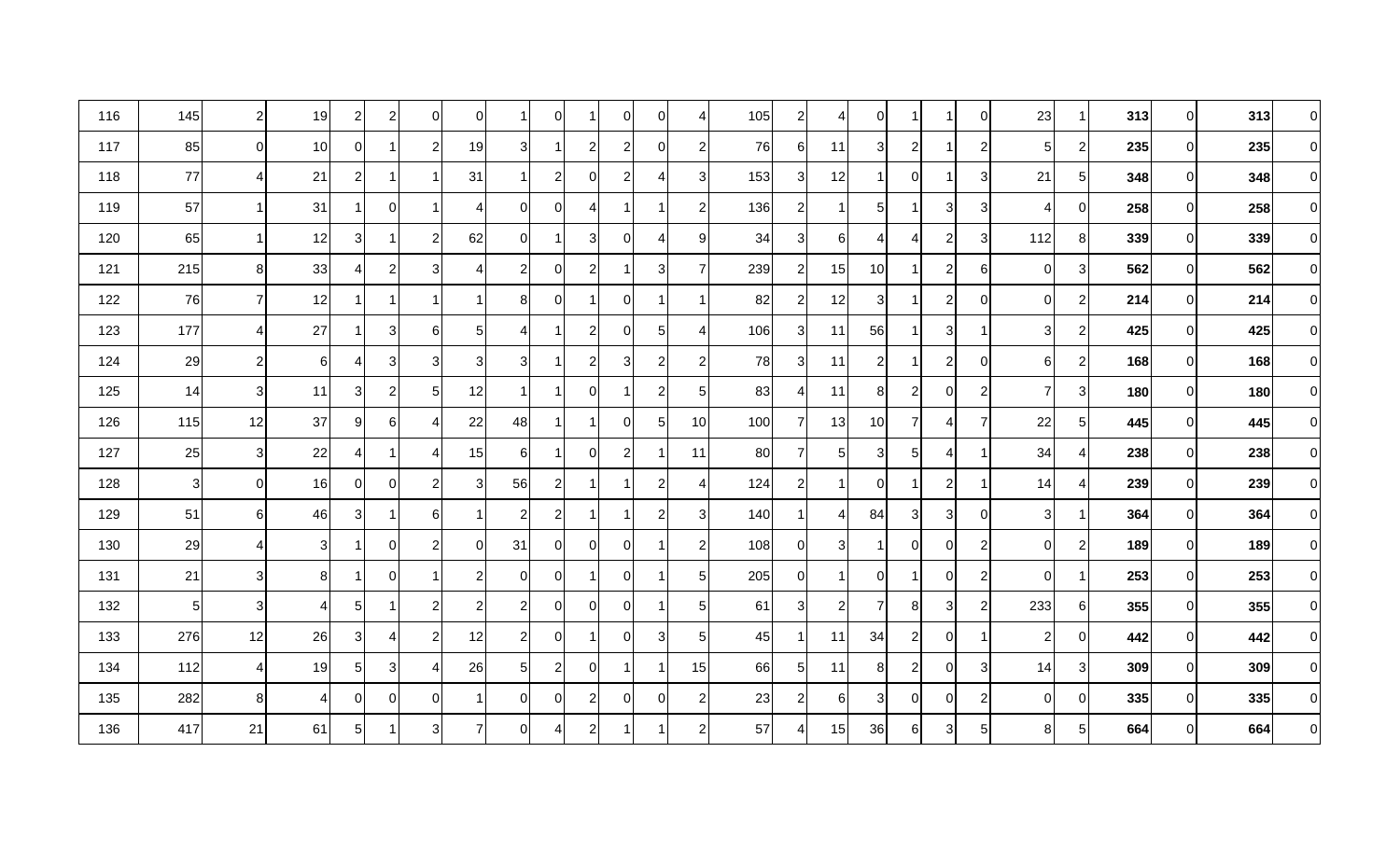| 137 | 46  | $\overline{4}$ | 29             | 6              | $\overline{0}$ | -1             | 3 <sup>l</sup> | 20             | 3              | $\overline{0}$ | 1              | $\overline{2}$ | 3                | 98  | 8 <sup>1</sup> | 4              |                |                | $\mathbf{2}$   | 1              | $6 \mid$       | 1.             | 240 | 01             | 240 | 0              |
|-----|-----|----------------|----------------|----------------|----------------|----------------|----------------|----------------|----------------|----------------|----------------|----------------|------------------|-----|----------------|----------------|----------------|----------------|----------------|----------------|----------------|----------------|-----|----------------|-----|----------------|
| 138 | 74  | $\mathbf{2}$   | 12             | 3              | 1              |                | 0l             | 5 <sup>1</sup> | 01             | $\overline{0}$ | 0              | $\Omega$       | 4                | 86  | -1             | 5 <sub>l</sub> |                | $\overline{0}$ | $\overline{0}$ | $\overline{0}$ |                | $\mathbf{2}$   | 204 | 01             | 204 | $\Omega$       |
| 139 | 59  | $\mathbf{3}$   | 19             | 0              | $\overline{0}$ | $\overline{2}$ | 3              |                |                | $\overline{0}$ | $\Omega$       |                | 5                | 88  | $2\vert$       | 8 <sup>1</sup> |                |                | $\overline{7}$ | $\sqrt{3}$     | $\mathbf{2}$   | 1              | 207 | 01             | 207 | $\Omega$       |
| 140 | 41  |                | 10             | $\overline{3}$ | $\overline{0}$ |                | 3              | 14             |                | $\overline{4}$ | $\mathbf 0$    | 0              | 6                | 96  | 1              | 4              | 2              | $\overline{0}$ | 0              | 1              |                | 4              | 193 | $\overline{0}$ | 193 | $\Omega$       |
| 141 | 36  | 3 <sup>l</sup> | 46             | 41             | 1              | $\overline{2}$ | $\overline{2}$ |                | 3              | 3 <sup>1</sup> |                | $\overline{c}$ | $\,6$            | 132 | $\overline{4}$ | 5 <sub>l</sub> |                | 3              |                | $\sqrt{5}$     |                | $\overline{0}$ | 262 | ٥I             | 262 | $\Omega$       |
| 142 | 40  | 2              | 27             |                | $\overline{c}$ | $\overline{c}$ |                | 0              | 0              | $\overline{0}$ | 0              | 0              | $\overline{c}$   | 68  | -1             | 4              |                |                | $\mathbf{2}$   | 1              | $\overline{c}$ | 1              | 158 | $\overline{0}$ | 158 | $\overline{0}$ |
| 143 | 30  | $\overline{1}$ | 5 <sub>l</sub> | $\mathbf{2}$   | 1              | $\Omega$       | ΩI             | 3              | $\Omega$       | 1              | $\Omega$       | $\Omega$       | 6                | 62  | 3              | $2\vert$       | 5              | $\mathbf{2}$   | $\Omega$       | $\mathbf 1$    | 86             | $\mathbf{3}$   | 213 | 01             | 213 | $\Omega$       |
| 144 | 31  | $\overline{c}$ | 20             |                | 0              | $\overline{2}$ | 3              | 76             | 4              | $\mathbf{2}$   | $\mathbf 0$    | $\overline{2}$ | 3                | 243 | 5 <sub>5</sub> | 6              | $\overline{2}$ | 0I             | 4              | 1              | 20             | $\overline{0}$ | 427 | 01             | 427 | $\Omega$       |
| 145 | 19  |                | 19             | 51             | 1              |                | 4              | $\Omega$       | 3I             | 0              | 4              |                | 12               | 141 | $5 \mid$       | 4              | ∩              | $\mathbf{2}$   | 0              | $\overline{4}$ | 146            | $\overline{7}$ | 379 | ΩI             | 379 | $\Omega$       |
| 146 | 156 | 5 <sub>l</sub> | 7              | $\overline{0}$ | $\mathbf{2}$   | -1             | 16             | $\overline{2}$ | 61             | $\overline{0}$ |                | $\overline{2}$ | 6                | 15  | $\mathbf{2}$   | 4              | 17             | $\overline{2}$ | $\overline{a}$ | $\overline{c}$ |                | $\vert$        | 253 | $\overline{0}$ | 253 | $\Omega$       |
| 147 | 16  | 3 <sub>l</sub> | 39             | 61             | $\mathbf{2}$   | 3              | $\overline{2}$ | 4              | $\overline{2}$ | 0              | 2              | 3              | -7               | 146 | $5 \mid$       | 8              |                | $\overline{2}$ | 6              | 5              | 61             | $\overline{3}$ | 326 | 01             | 326 | $\Omega$       |
| 148 | 35  | 1              | 4              | 0              | $\mathbf{2}$   | $\overline{c}$ | 11             | $\Omega$       | 01             | $\overline{0}$ | $\mathbf 0$    |                | 14               | 18  | $\vert$        | $\overline{c}$ | 3              |                |                | 3              | 212            | $\overline{3}$ | 317 | 01             | 317 | $\Omega$       |
| 149 | 3   |                | 48             | $\mathbf{2}$   | $\overline{0}$ | 0              | $\overline{0}$ | ΩI             | 01             | $\overline{0}$ | $\mathbf 0$    | 0              | $\overline{2}$   | 145 | 0              | $\overline{0}$ | 0              | 0              | 3              | $\overline{0}$ |                | 0              | 205 | 01             | 205 | $\overline{0}$ |
| 150 | 122 | 9              | 18             | $\mathbf{2}$   | $\mathbf{2}$   | $\overline{2}$ | 4              | 4              | Οl             | 1              | -1             | $\Omega$       | ⊿                | 101 | $6 \mid$       | 5 <sub>l</sub> | Δ              | 4              |                | -1             | 12             | 1              | 304 | ΟI             | 304 | $\Omega$       |
| 151 | 182 | $\overline{4}$ | $6 \mid$       |                | 1              | $\mathbf 0$    | 3              | 9              | 0              | 1              | $\mathbf 0$    | $\overline{2}$ | $\overline{2}$   | 5   | $\overline{c}$ | $\overline{7}$ | 5 <sup>1</sup> | $5\vert$       | $\overline{0}$ | $\mathbf{1}$   | 27             | 4              | 267 | $\Omega$       | 267 | $\Omega$       |
| 152 | 68  | $\mathbf{1}$   | 18             | 3 <sup>1</sup> | $\mathbf{2}$   | 5              | 12             | 3              |                | 3 <sup>1</sup> |                | 3              | $6 \overline{6}$ | 164 | $\overline{4}$ | 5 <sub>l</sub> | Δ              |                | 5              | 3              | $\overline{2}$ | 3              | 317 | $\overline{0}$ | 317 | $\Omega$       |
| 153 | 50  | $\overline{4}$ |                | $\overline{0}$ | 1              | -1             | $3 \mid$       | 6              | <sup>0</sup>   | $\overline{0}$ | 1              | $\Omega$       | $\overline{7}$   | 36  | $\overline{4}$ | 5 <sub>5</sub> | $\overline{3}$ | $\overline{0}$ |                | $\mathbf{1}$   | 30             | $\overline{3}$ | 157 | 01             | 157 | $\Omega$       |
| 154 | 36  | 7              | 16             | 6              | 1              | 3              | $\overline{2}$ | 3              | $\mathbf{2}$   | $\mathbf{2}$   | $\overline{2}$ | $\Omega$       | 10               | 180 | 11             | 9              | 3              | 4              | 5 <sub>l</sub> | 6              | 3              | $\mathbf{2}$   | 313 | 01             | 313 | $\Omega$       |
| 155 | 69  | 8 <sup>1</sup> | 9              | $\overline{7}$ | $\mathbf{2}$   | $\overline{7}$ | ⊿              | 18             | 01             | $\mathbf{2}$   | $\overline{2}$ | 4              | 4                | 139 | $\vert$        | 16             | 12             | $\overline{7}$ | $\overline{3}$ | $\sqrt{3}$     | $\overline{2}$ | 1              | 323 | $\overline{0}$ | 323 | $\Omega$       |
| 156 | 32  | 5 <sub>l</sub> | 11             |                | $\overline{3}$ | $\overline{2}$ |                | <sup>0</sup>   | 0              | $\overline{0}$ |                | 3              | 9                | 101 | 3 <sup>1</sup> | 10             | 3              | $\overline{2}$ | 3              | 4              | 8              | $\overline{7}$ | 209 | $\overline{0}$ | 209 | $\Omega$       |
| 157 | 225 | $\overline{7}$ | 20             | 6              | 1              | 3              | $\overline{2}$ | 41             | 3              | $\mathbf{2}$   |                | 2              | 4                | 141 | $\overline{c}$ | 9              | 11             | 4              |                | $\overline{0}$ |                | 4              | 453 | 01             | 453 | $\Omega$       |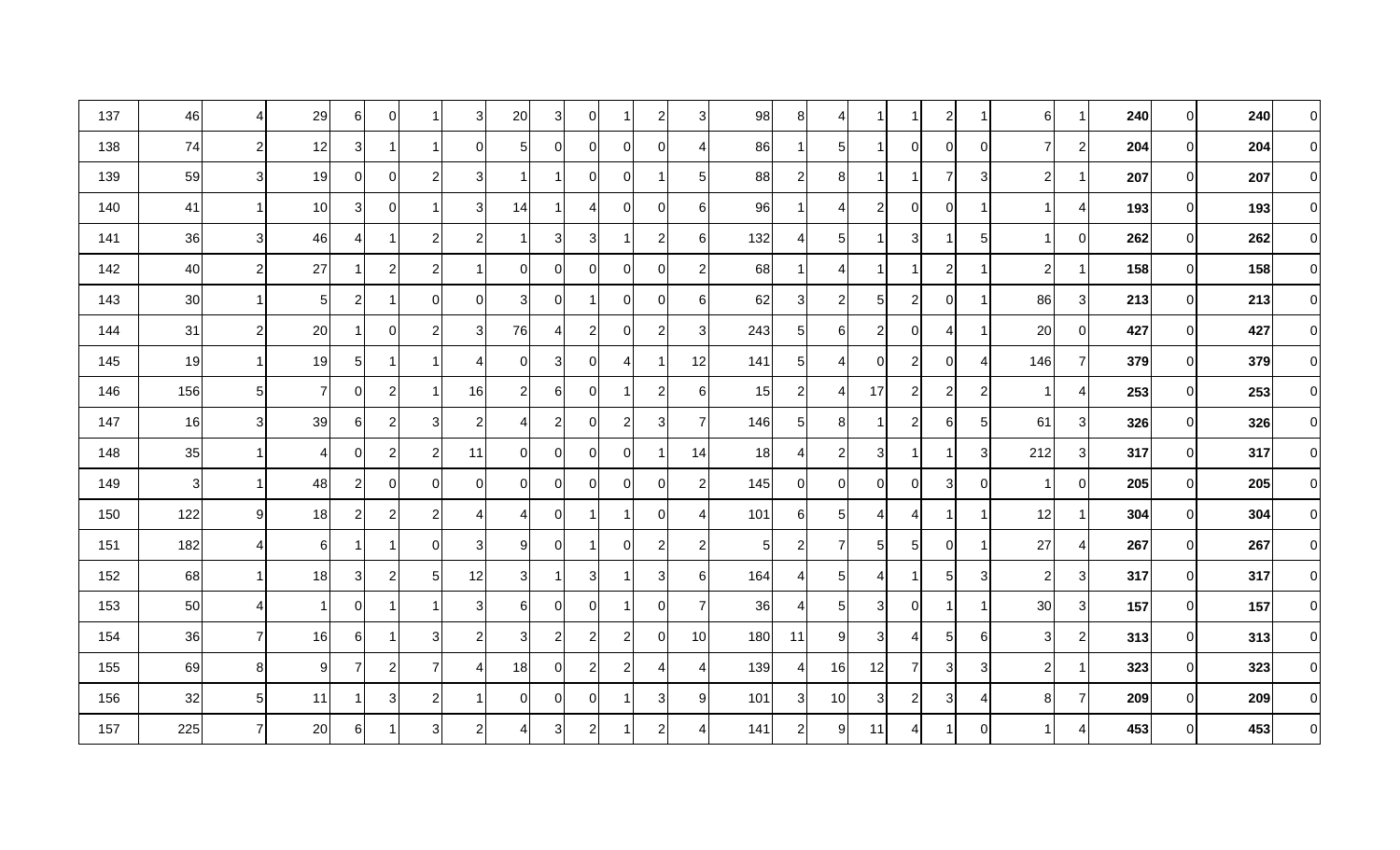| 158 | 28  | $\overline{c}$ | 8              | $5\vert$       | $\overline{3}$ | 5              | 11             | 01              | 0              | 0              | 0                | $\overline{c}$ | 10               | 23             | 9              | 5 <sub>l</sub>  |                | 4              |                | $\overline{c}$   | 257            | $5\vert$       | 381 | 01             | 381 | 0        |
|-----|-----|----------------|----------------|----------------|----------------|----------------|----------------|-----------------|----------------|----------------|------------------|----------------|------------------|----------------|----------------|-----------------|----------------|----------------|----------------|------------------|----------------|----------------|-----|----------------|-----|----------|
| 159 | 105 | 5 <sub>l</sub> | 125            | 11             | 1              | 4              | 14             | 7               | 41             | 3 <sup>1</sup> |                  | 4              | 7                | 145            | 7              | 14              | 13             | 3              |                | 3                | 3              | 6              | 486 | 01             | 486 | $\Omega$ |
| 160 | 14  | 5 <sub>5</sub> | 16             | $\mathbf{2}$   | $\mathbf{2}$   | Δ              | 4              | ΩI              |                | 0              | $\overline{2}$   |                | $\overline{2}$   | 147            | $\overline{7}$ | 5 <sub>l</sub>  | 3              | 01             | 3              | $\mathbf 0$      |                | $\mathbf{2}$   | 221 | 01             | 221 | $\Omega$ |
| 161 | 25  | 3 <sub>l</sub> | 15             | 3 <sup>1</sup> | 1              | $\Omega$       | 6              | 3               | 0              | 0              |                  | $\overline{2}$ | $\overline{2}$   | 78             | $\overline{2}$ | $5 \mid$        | 2              | $\Omega$       | 3              | $\overline{c}$   | $\overline{2}$ | $\mathbf{2}$   | 157 | 01             | 157 | 0        |
| 162 | 40  | $\overline{2}$ | 3              | 3              | 1              | $\overline{2}$ | $\overline{7}$ | 13              | 1              | 1              |                  | $\overline{c}$ | 11               | 32             | 10             | 9               | 9              | 31             | 3 <sup>1</sup> | -1               | 88             | $\overline{7}$ | 249 | $\Omega$       | 249 | $\Omega$ |
| 163 | 148 | 5 <sub>5</sub> | 5 <sub>l</sub> | 0              | 1              |                | ΟI             | 36              |                | 1              | $\Omega$         | 0              |                  | 47             | $\overline{0}$ | 11              | 11             | 21             | 6              | $\overline{0}$   | 5              | $\mathbf{2}$   | 283 | $\overline{0}$ | 283 | $\Omega$ |
| 164 | 158 | 8 <sup>1</sup> | 8              |                | 2              | $\overline{c}$ | $\overline{2}$ | 44              |                | $\overline{0}$ | -1               | ⊿              | $\overline{2}$   | 15             | $\mathbf{2}$   | 5 <sub>l</sub>  | 17             | $\Omega$       | 9              | $\overline{0}$   | 14             | $5\vert$       | 300 | 01             | 300 | $\Omega$ |
| 165 | 34  | 5 <sub>l</sub> | 66             | 9              | $\overline{7}$ | 6              | 33             | 23              | $\overline{2}$ | $\mathbf{2}$   |                  | 2              | 4                | 137            | $\mathbf{3}$   | 10 <sup>1</sup> | 19             | 3              | 6              | $\sqrt{3}$       | 6              | $\overline{7}$ | 388 | 01             | 388 | 0        |
| 166 | 228 | 17             | 22             | 9              | $\mathbf{2}$   | 3              | 16             | зı              | 3              | 3              |                  | $\overline{2}$ | $\overline{2}$   | 29             | 3              | 19              | 11             | 3              | $\overline{2}$ | 3                | $\overline{2}$ | 5 <sub>l</sub> | 388 | ΩI             | 388 | $\Omega$ |
| 167 | 16  | 11             | 21             | $5\vert$       | 8              | 15             | 59             | $\overline{3}$  | 01             | 3 <sup>1</sup> |                  | 3              | 33               | 42             | 12             | 14              | 5 <sub>l</sub> | 19             | $6 \mid$       | 5 <sub>5</sub>   | 248            | 8 <sup>1</sup> | 537 | ٥I             | 537 | $\Omega$ |
| 168 | 117 | $\mathbf{2}$   | 11             | 1              | $\mathbf{2}$   | $\mathbf 0$    |                | 12              | 01             | $\overline{0}$ | $\mathbf 0$      | $\Omega$       | $\boldsymbol{0}$ | 14             | $\overline{c}$ | 5 <sub>l</sub>  |                |                |                | $\overline{0}$   |                | 6              | 183 | $\overline{0}$ | 183 | $\Omega$ |
| 169 | 27  | 10             | 28             | 12             | $\mathbf{2}$   | 5              | 23             | 200             | 11             | $\mathbf{2}$   | 4                | 3              | 4                | 26             | 11             | 11              | 9              | 7              | 13             | $6 \overline{6}$ | 28             | $5\vert$       | 447 | 01             | 447 | $\Omega$ |
| 170 | 26  | 4              | 14             | $\overline{3}$ | $\overline{0}$ | 0              | 3              | 30              |                | $\overline{0}$ | 0                |                | $\overline{c}$   | 155            | $\overline{c}$ | $6 \mid$        | Δ              |                | 5              | 1                |                | $\overline{3}$ | 268 | 01             | 268 | $\Omega$ |
| 171 | 95  | 10             | 32             | 61             | 0              | Δ              | 19             | 48              | $\mathbf{2}$   | $\overline{4}$ | 3                | 3              | 10               | 91             | $\overline{7}$ | 12              | 8 <sup>1</sup> | 6              | 11             | 3 <sup>1</sup>   | 23             | 19             | 416 | ΩI             | 416 | $\Omega$ |
| 172 | 20  | $\overline{0}$ | 18             |                | 1              | 3              | $\overline{c}$ |                 |                |                | $\overline{2}$   |                | 4                | 113            | -1             | 6               | 2              | 2              | $\overline{a}$ | $\overline{2}$   | $\overline{c}$ | 41             | 189 | $\overline{0}$ | 189 | $\Omega$ |
| 173 | 65  | $\overline{0}$ | 17             | $\overline{2}$ | 1              | 0              | $\overline{2}$ | 10 <sup>1</sup> | 01             | $\overline{0}$ | $\Omega$         | $\overline{2}$ | -1               | 52             | $\overline{0}$ | $\overline{2}$  |                | $\Omega$       | 0              | $\mathbf 1$      | $\Omega$       | 0              | 156 | 01             | 156 | $\Omega$ |
| 174 | 28  | 1              | 17             | 01             | 3              | 0              | 61             | зı              | 4              | 1              | $\overline{c}$   | 3              | 6                | 146            | $\vert$        | 3               | $\overline{2}$ |                | $\overline{2}$ | -1               | $\overline{0}$ | $\mathbf{2}$   | 235 | 01             | 235 | $\Omega$ |
| 175 | 108 | $\overline{4}$ | 35             | $\overline{3}$ | 1              | $\overline{2}$ | 9              | 19              |                | $\mathbf{2}$   | $\boldsymbol{2}$ | $\overline{2}$ | 9                | 143            | $\overline{7}$ | 11              | 3              | 4              | 4              | 1                | 5              | $\overline{3}$ | 378 | 0              | 378 | $\Omega$ |
| 176 | 31  | $\overline{2}$ | 6              | $\overline{3}$ | 0              | -1             | 2              | 0I              | 01             | $\overline{0}$ | $\mathbf 0$      | 2              | 14               | 5 <sub>1</sub> | $\overline{a}$ | 5 <sub>l</sub>  | 3              | 8 <sup>1</sup> | $\overline{2}$ | $\overline{2}$   | 119            | $\overline{3}$ | 212 | $\overline{0}$ | 212 | $\Omega$ |
| 177 | 106 | $\overline{4}$ | 46             | 4              | $\mathbf{2}$   | 4              | 3              | 32              | $\mathbf{2}$   | 1              |                  | 6              | 4                | 76             | -1             | $\overline{7}$  | 2              |                | $\overline{0}$ | $\mathbf 0$      | 3              | 4              | 309 | $\overline{0}$ | 309 | $\Omega$ |
| 178 | 158 | 5 <sup>1</sup> | 13             |                |                |                | 2              | 11              |                |                | 0                |                | 8                | 31             | $\overline{7}$ | 8               | 16             | 13             | $6 \mid$       | 3 <sup>1</sup>   | 68             | 9              | 364 | 01             | 364 | $\Omega$ |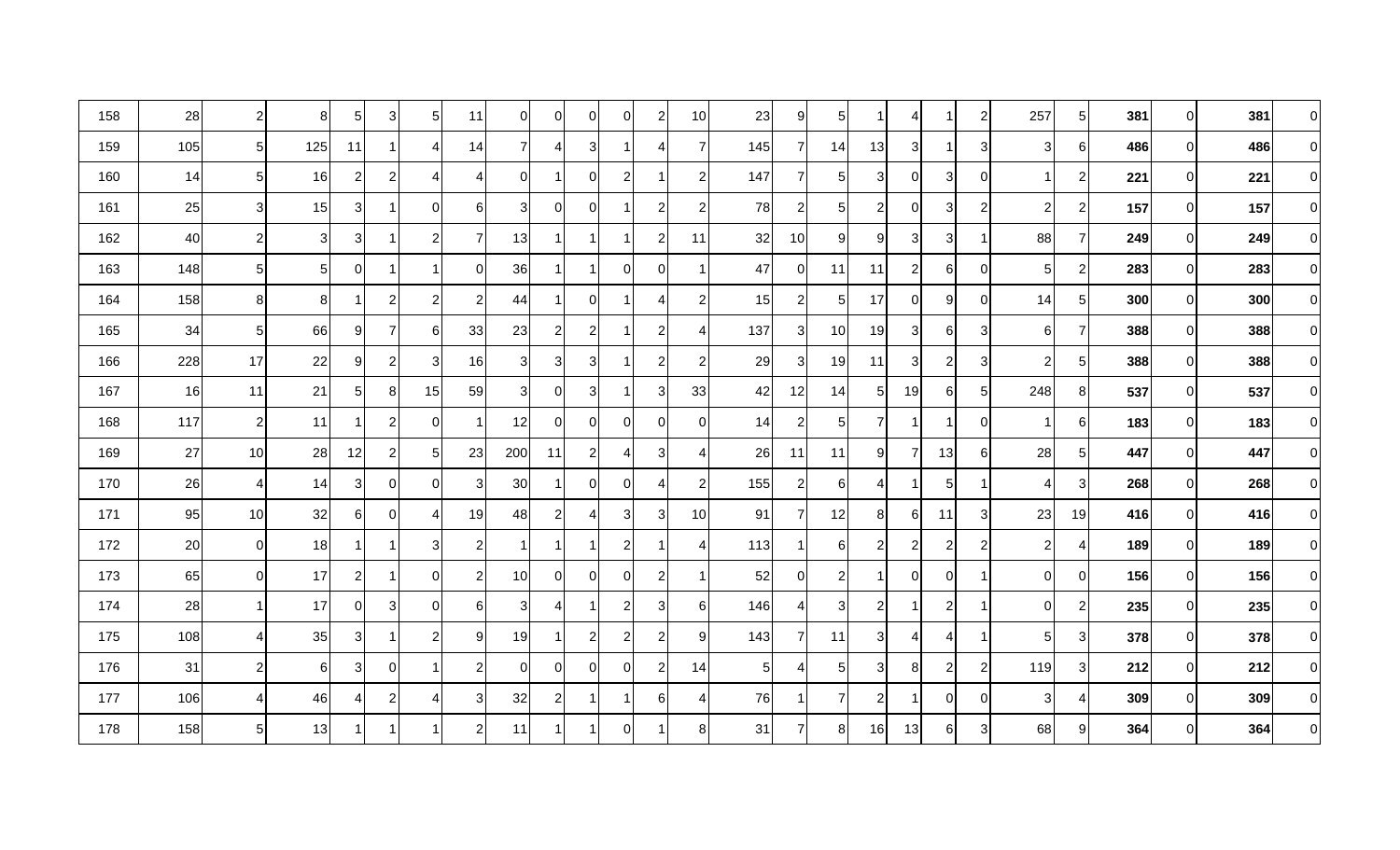| 179 | 17  | 3 <sup>l</sup> | 24              | 1              | $\overline{0}$ | 0              | 3 <sup>l</sup> | 19             |                | $\overline{0}$ | $\mathbf 0$    |                | 7              | 83  | -1             | 3               | 0              |                | $\mathbf{2}$   | 3                |                | $\overline{0}$ | 176 | 01             | 176 | 0        |
|-----|-----|----------------|-----------------|----------------|----------------|----------------|----------------|----------------|----------------|----------------|----------------|----------------|----------------|-----|----------------|-----------------|----------------|----------------|----------------|------------------|----------------|----------------|-----|----------------|-----|----------|
| 180 | 54  | $\mathbf{2}$   | 5 <sup>1</sup>  | $\overline{3}$ | $\overline{4}$ | 0              | $\overline{0}$ | 0I             |                | $\overline{0}$ |                |                | 3              | 74  | 3              | 9               |                | 4              |                | $\overline{0}$   | $\mathbf 0$    | $\mathbf{2}$   | 167 | 01             | 167 | $\Omega$ |
| 181 | 208 | 8              | 12              | 4              | $\mathbf{2}$   |                | $\overline{c}$ | 01             |                | $\overline{0}$ |                | $\overline{c}$ | 12             | 25  | 5 <sub>l</sub> | 8 <sup>1</sup>  | 13             | 5              | 0              | $6 \overline{6}$ | 151            | $5\vert$       | 471 | 01             | 471 | $\Omega$ |
| 182 | 289 | 11             | 43              | 4              | 0              | $\overline{c}$ | 8              | 2              | $\mathbf{2}$   | 5 <sub>l</sub> | $\Omega$       |                |                | 44  | $\overline{c}$ | 8 <sup>1</sup>  | 61             | 2              | $\overline{0}$ | 1                | 27             | $\mathbf{2}$   | 460 | $\Omega$       | 460 | $\Omega$ |
| 183 | 100 | 3 <sup>l</sup> | 164             | 41             | $\mathbf{2}$   | $\overline{2}$ | 61             | 17             | 41             | $\overline{0}$ | $\sqrt{3}$     | Δ              | 3              | 59  | $\overline{4}$ | 9               | 8              | 3              | 4              | $\overline{0}$   | 14             | 3              | 416 | ΟI             | 416 | $\Omega$ |
| 184 | 38  | $\overline{2}$ | 28              | $\overline{3}$ | $\overline{0}$ | -1             | 2              |                | $\mathbf{2}$   |                | 0              |                | -1             | 67  | $\overline{4}$ | 6               | 5              | 7              | 4              | $\overline{c}$   | 14             | $\overline{3}$ | 195 | $\overline{0}$ | 195 | $\Omega$ |
| 185 | 29  | $5 \mid$       | 25              | 12             | $\Omega$       | 2              |                |                |                | 1              | -1             |                | 6              | 68  | 4              | $\mathbf{2}$    | 3              | 2              | 4              | 5                | $\overline{7}$ | $\overline{3}$ | 183 | 01             | 183 | $\Omega$ |
| 186 | 234 | $\overline{4}$ | 38              | $\overline{2}$ | 1              | $\overline{2}$ | 14             | ΟI             |                | 1              | -1             |                | $\overline{2}$ | 31  | $\mathbf 1$    | 4               | 8              | $\Omega$       |                | -1               | $5 \mid$       | $\overline{3}$ | 355 | 01             | 355 | $\Omega$ |
| 187 | 213 | 13             | 89              | 6              | 1              | Δ              | $\overline{2}$ | 7              | 0              | 1              | $\mathbf 0$    | 3              | 4              | 60  | $\overline{c}$ | 6               | 5              | 3              |                | -1               | $\overline{2}$ | $\mathbf{2}$   | 425 | 01             | 425 | $\Omega$ |
| 188 | 212 | 12             | 57              | 6              | 1              | 4              |                | 13             | 01             | $\mathbf{2}$   |                | 8              | $\overline{7}$ | 78  | 5 <sub>5</sub> | 16              | 5 <sub>l</sub> | $\overline{2}$ |                | $\overline{c}$   | $\overline{0}$ | $5\vert$       | 438 | $\overline{0}$ | 438 | $\Omega$ |
| 189 | 45  | $\mathbf{2}$   | 38              | $6 \mid$       | $\mathbf{2}$   | 4              | 5              | 3 <sup>1</sup> | $\mathbf{2}$   | 1              | 3              | 5              | 18             | 117 | 8 <sup>1</sup> | 10 <sup>1</sup> | 5 <sub>l</sub> |                | 10             | $\overline{c}$   | 2              | 8 <sup>1</sup> | 297 | $\overline{0}$ | 297 | $\Omega$ |
| 190 | 57  | -1             | 14              | 1              | $\mathbf{2}$   | $\overline{c}$ |                | 2              |                | 1              |                | 12             | $\overline{c}$ | 65  | 1              | 3               | 3              | 2              | $\overline{a}$ | $\overline{c}$   | 4              | $5\vert$       | 184 | 01             | 184 | $\Omega$ |
| 191 | 170 | 6              | 16              | 0              | 1              | $\mathbf 0$    |                | 21             | 0              | $\mathbf{2}$   | 4              | 7              | 3              | 115 | 3 <sup>1</sup> | $6 \mid$        | $\mathbf{2}$   |                | $\overline{a}$ | $\overline{0}$   | 10             |                | 352 | 01             | 352 | $\Omega$ |
| 192 | 107 | 3 <sup>l</sup> | 10 <sup>1</sup> |                | 0              | -1             | ΟI             | 35             | 3              | $\overline{0}$ | 1              | 3              |                | 47  | -1             | $\mathbf{2}$    | 2              |                |                | $\overline{0}$   | 12             | 1              | 232 | ΩI             | 232 | $\Omega$ |
| 193 | 56  | 2              | 9               | $\mathbf{2}$   | $\mathbf{2}$   | $\Omega$       |                | 18             |                | $\overline{0}$ | 0              | $\overline{2}$ | $\overline{2}$ | 55  | $\overline{0}$ | $\overline{c}$  |                | $\Omega$       | 0              | $\overline{0}$   | $\Omega$       | $\overline{3}$ | 156 | $\overline{0}$ | 156 | $\Omega$ |
| 194 | 89  | 4 <sub>l</sub> | 23              | $\overline{2}$ | $\mathbf{2}$   | 2              | $\overline{2}$ | 30             | $\overline{2}$ | $\mathbf{2}$   |                | $\Omega$       | 7              | 156 | 6              | 10I             | 3              | 3              | 3              | $\overline{0}$   | 61             | 6              | 359 | 01             | 359 | $\Omega$ |
| 195 | 129 | 5 <sub>l</sub> | 19              | $\overline{7}$ | 0              | $\overline{2}$ | 31             | $\Omega$       | 01             | $\overline{0}$ | $\mathbf 0$    |                | $\mathbf 0$    | 26  | $\mathbf{1}$   | $\mathbf{2}$    | 9              | 1              | $\overline{0}$ | $\mathbf 0$      |                | $\overline{0}$ | 206 | 01             | 206 | $\Omega$ |
| 196 | 142 | 10             | 46              | 4              | 1              | $\overline{2}$ | ⊿              | 6              |                | 0              |                | 3              | 4              | 105 | $5 \mid$       | 5 <sub>l</sub>  | 3              |                | $\overline{2}$ | 1                | $\Omega$       | $\overline{3}$ | 349 | 01             | 349 | $\Omega$ |
| 197 | 80  | $\overline{4}$ | 6               | $\overline{3}$ | $\overline{0}$ |                | $\overline{c}$ | 13             |                | $\overline{0}$ | $\overline{c}$ | $\Omega$       | $\Omega$       | 95  | $\mathbf 1$    | $\overline{7}$  | 2              | $\overline{0}$ | 3 <sup>1</sup> | 1                | $\Omega$       | $\mathbf{2}$   | 223 | ٥I             | 223 | $\Omega$ |
| 198 | 111 | $\overline{2}$ | 3               |                | $\overline{0}$ |                | $\overline{0}$ | ΟI             | 0              | $\overline{0}$ | $\mathbf 0$    |                |                | 30  | 1              |                 | 8              |                |                | $\mathbf 0$      | $\Omega$       | 1              | 163 | $\overline{0}$ | 163 | 0        |
| 199 | 112 | 8 <sup>1</sup> | 102             | 12             | $\mathbf{2}$   | $\overline{2}$ | 2              | 56             | $\overline{2}$ | $\mathbf{2}$   | 0              | $\Omega$       | ⊿              | 33  | 3 <sup>1</sup> | 7               | $2\vert$       | $\overline{0}$ | $\overline{0}$ | $\overline{0}$   |                | $\overline{0}$ | 350 | 01             | 350 | $\Omega$ |